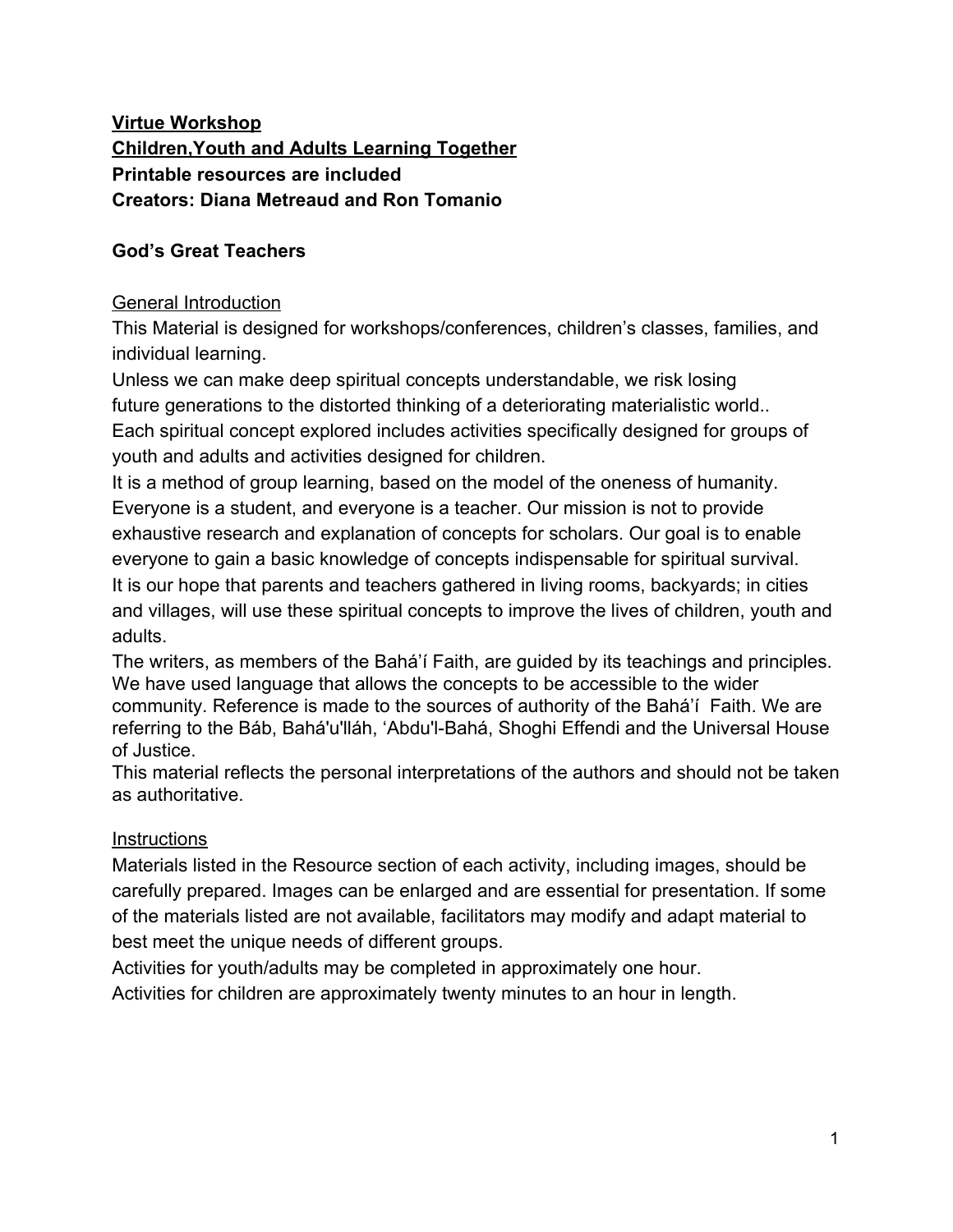#### **Adult Activity**

Document with text to be read aloud by participants. Facilitator may choose to use a projector.

Materials in Resource Section

**Facilitator asks:** a participant to read the following in a loud voice:

**There is an old fable about a great king who sent a messenger with clear guidance to a far away village. The messenger was welcomed and the king's guidance was followed. The village prospered.**

**Years later, the village was experiencing great difficulty. Bad things were happening. The king heard news of this and decided a new messenger must be sent with new guidance. The messenger made the long journey to the same village. The people treated the messenger harshly, saying, "We have no need of you! We are content with the messenger who came years ago".**

**Facilitator asks:** What do we think this story means? What do we think happens to the village? Does it improve or continue to deteriorate?

#### **Participants respond**

**Facilitator asks:** How can we compare the state of the village with the current state of the world?

#### **Participants respond**

**Facilitator says:** The villagers in our story, who reject the latest Messenger of God, lose so much more than time. Lives are lost through needless wars. Whole countries starve. Knowledge is destroyed by ignorance. Progress comes to a halt. All because of spiritual blindness.

The most that we can understand about God is what is reflected in the Person and the Writings of the Prophets of God.The individual can not see past the Manifestation (Prophet) of God to see God directly. Human sight is limited. The Prophets are our only option of learning about God.

 Never before in religious history has the reality of the Prophets of God been so thoroughly explained. Religious communities throughout history have been trying to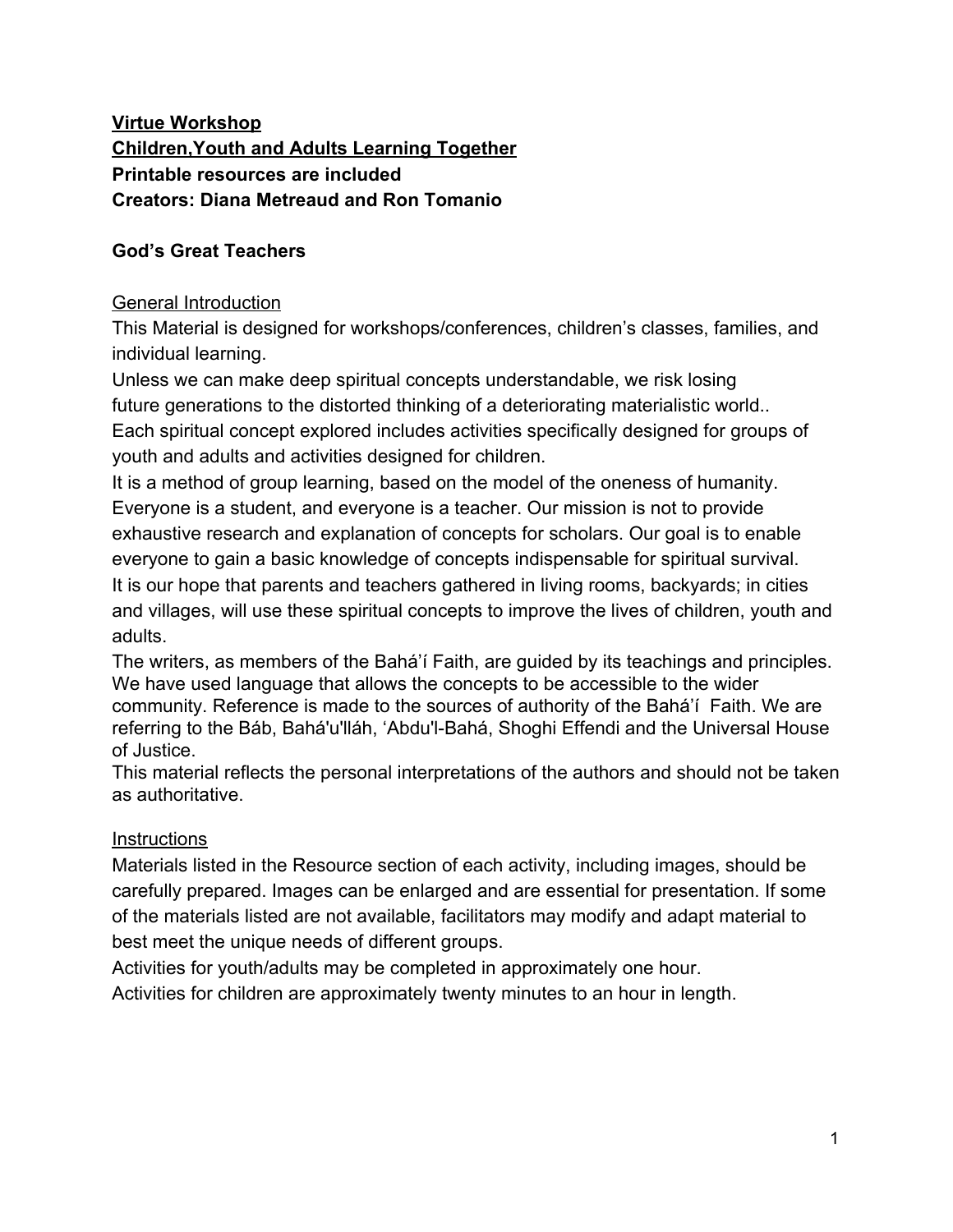explain the extraordinary Beings who lived among them. They came at intervals of roughly a thousand years improving their societies immensely. The people knew that this special Person was unlike them, yet looked like them. The Prophet seemed to know about and understand everything -- things that He should have no knowledge of. They would say, "This is not the same child who we have watched grow up in our village." They believed they were witnessing a miracle come to life. The enduring debate has always been: is this person God, one of the many Gods, or is he simply a very intelligent man?

In the year 325 AD, Roman Emperor Constantine I and his mother, very early Christians, convened the Council of Nicea. The purpose of the council was to decide if Jesus Christ was a man or God. The consultation attempted to please all sides. The decision was that Jesus Christ was three persons in one.This attempt to provide clarity and end disputes only created further confusion that lasts to this day.

The council defined Christ as the Father, the Son, and the Holy Ghost combined. In the centuries that followed there has been a proliferation of Christian sects. The vast range of belief ranges from seeing Jesus as a great teacher and a wise man to seeing Him as the Word of God made flesh.

This confusion that surrounds the reality of Christ also surrounds all of God's Messengers.

Now, In this Day, at this point in our spiritual evolution, this great mystery has been explained in the Bahá'í Teachings.

**Facilitator asks:** participant to read the following quotation in a loud voice:

### **Know that the degrees of existence are finite -- the degrees of servitude, of prophethood, and of Divinity"**

- 'Abdu'l-Bahá, Bahá'í Reference Library: Some Answered Questions:62

**Facilitator says:** In existence there are humans, who are servants of God, Prophets of God, and God.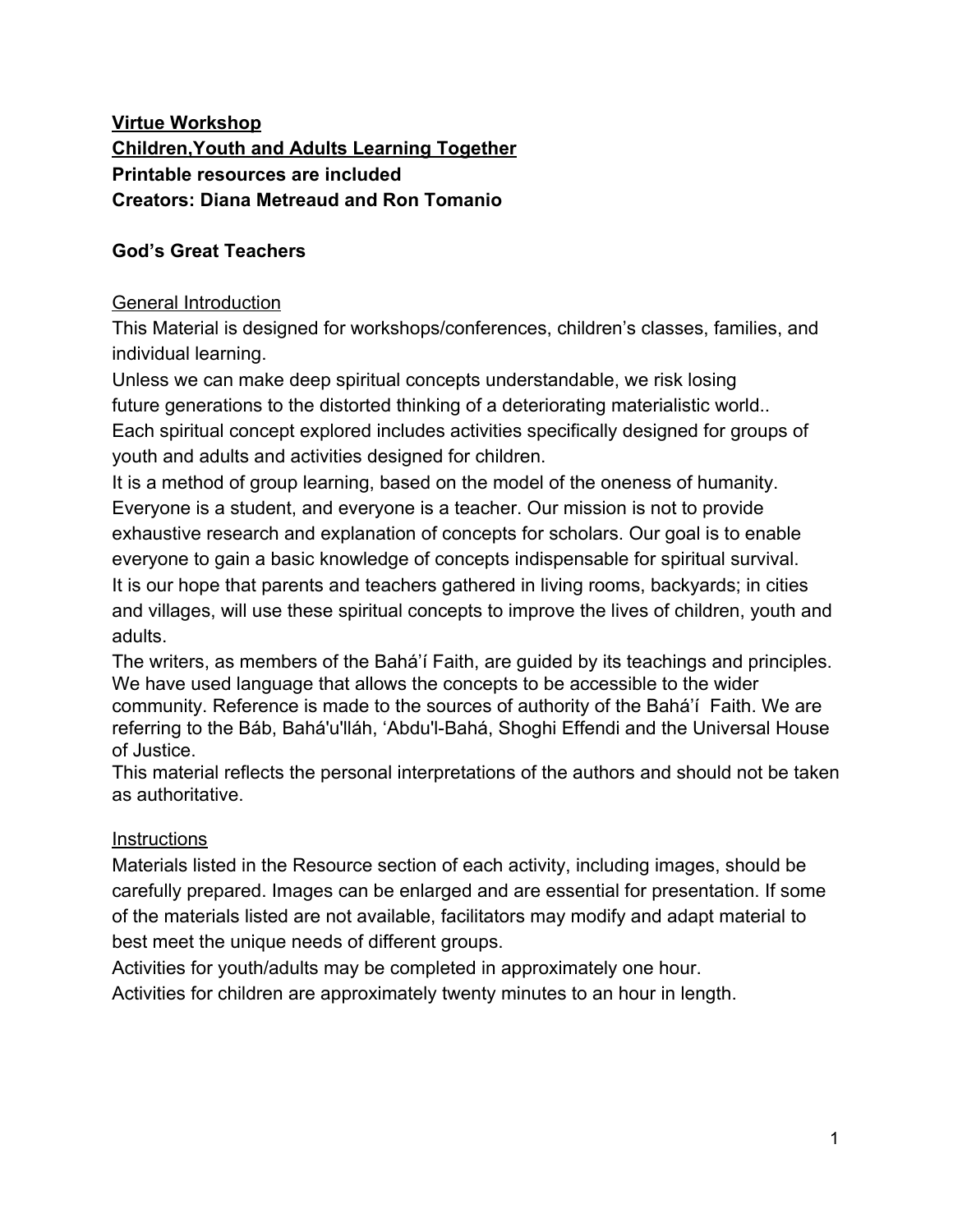#### **Facilitator shares Image A** with participants



**Facilitator says**: Why is it important, when we are walking in the desert, to find an oasis?

#### **Participants respond**

**Facilitator says:** In desert cultures, trees were planted at each oasis to guide the traveler to water, food and safety. The traveler could only faintly see the tree at the next oasis. The wayfarer knew that she must not leave the path. If she did, she would get lost and run out of water in the very hot, sandy desert. She knew that she must not deviate from the path. Drifting from the path; losing one's way, risked injury or death.

If we are walking in the very hot desert and can only carry one small bottle of water, would we want to get quickly to the next oasis and refill our bottles or would we want to stop and sight see and play in the sand for a few hours?

### **Participants respond**



#### **Facilitator shares image B** with participants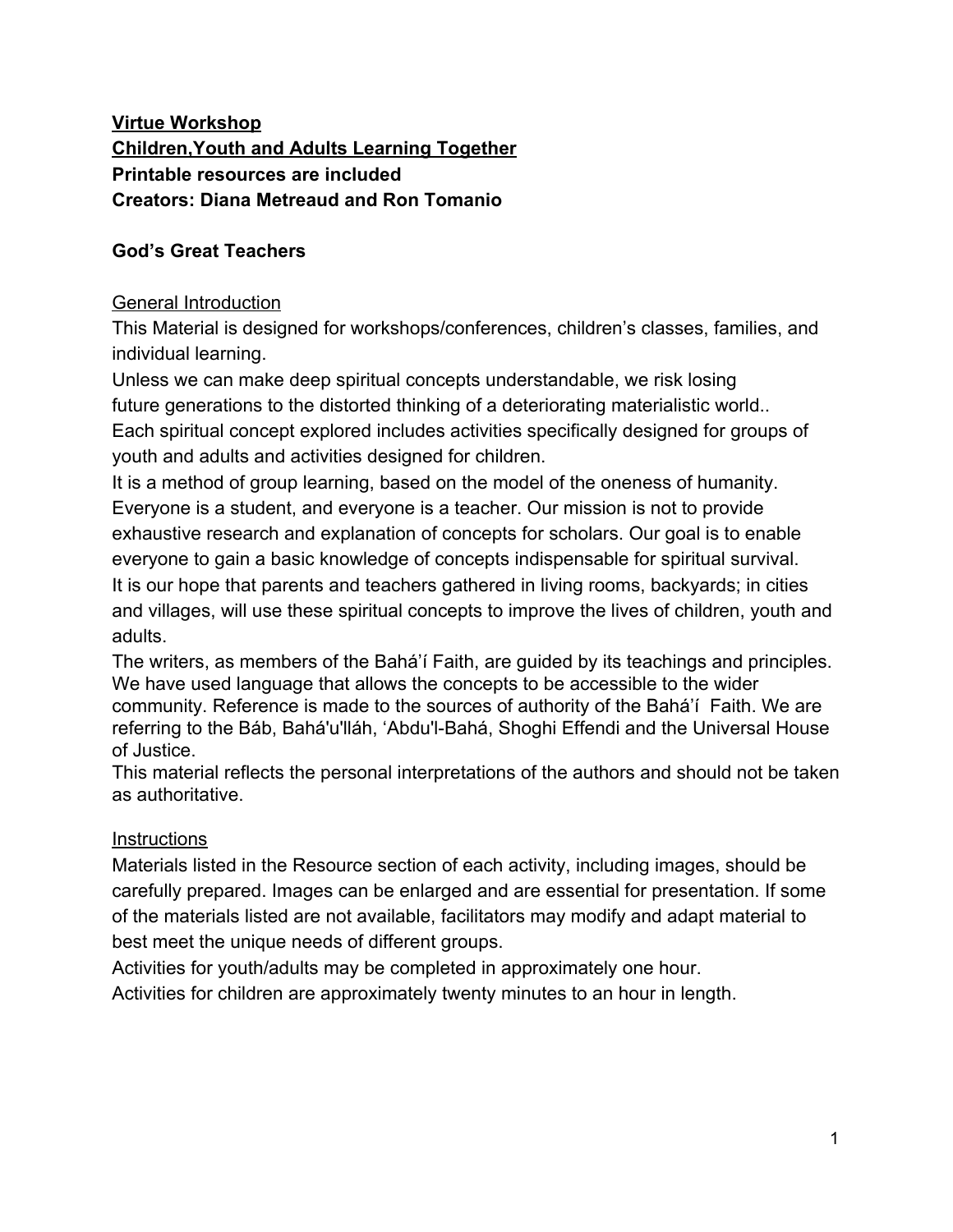**Facilitator says:** Of course we would want to get from one oasis to the next quickly. We would want to walk in a straight line if possible.

But here is a surprising bit of information:



**Facilitator shares image C** with participants:

**Facilitator says:** Oases do not naturally all appear in one straight line in the desert. They naturally occur in a zig-zag pattern.

But we still have to go from one to the next as quickly as we can. We can't make a detour and skip one oasis to get to one farther away to try to save time. We would run out of water. This makes the trip longer and not direct, but it is the only way.

**Facilitator shares Image D** image with participants

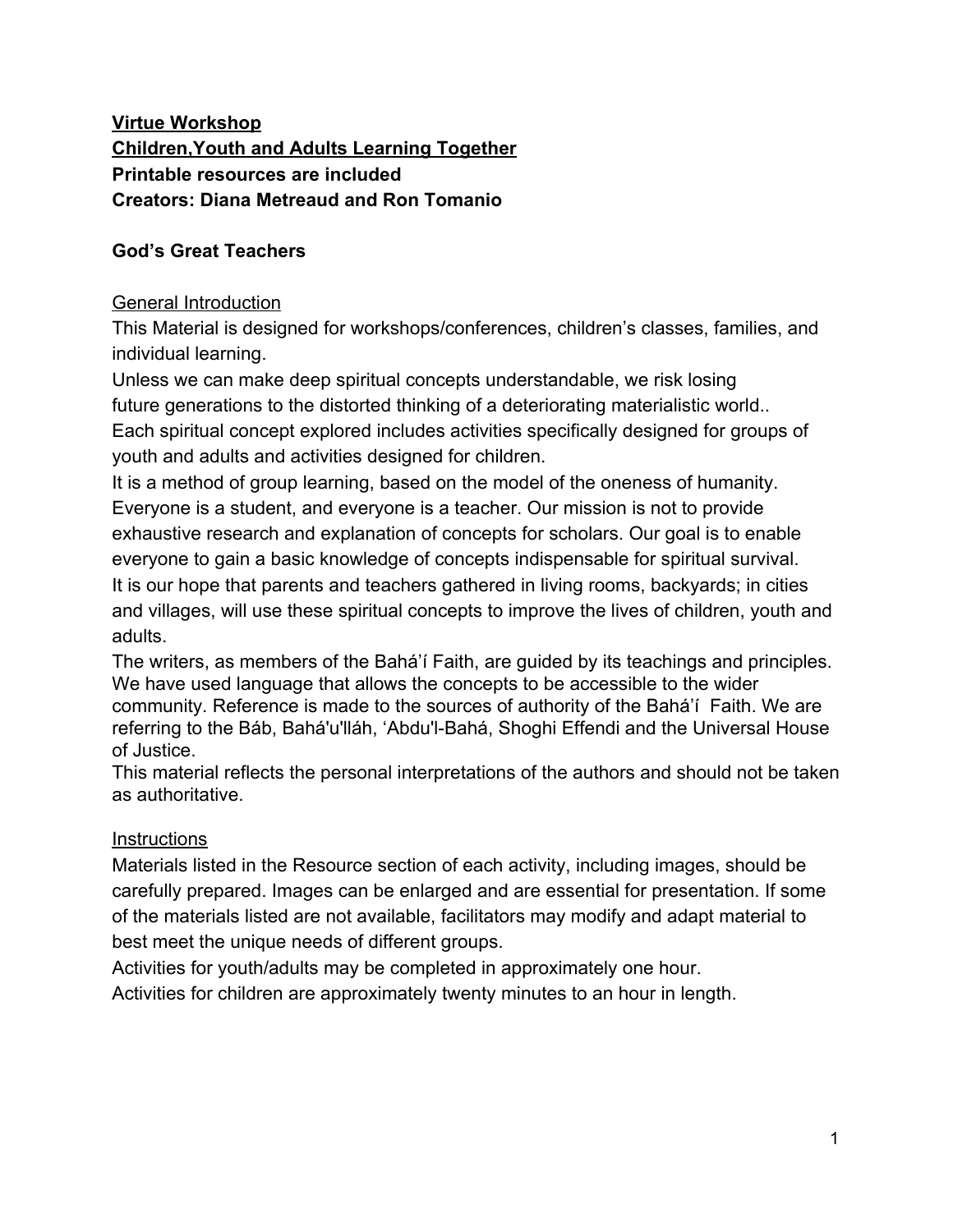**Facilitator says:** A symbol for the Messenger/Prophet of God used in the Quran and in the Bahá'í Writings is the tree. The tree symbol is used in many world cultures and religions. For example; The Buddha had His "awakening" (the time to tell the world who He was)" sitting under the Bodhi tree in India.

Bahá'u'lláh uses Sadratu'l-Muntaha (The Tree Beyond Which There Is No Passing) to refer to a Prophet of God. In Arabic, a title of the Prophet of God is "Sadratu'l-Muntaha", which means "The Tree Beyond Which There Is No Passing". "Sadrat" refers to a **tree** found in Arabia and "Muntaha" means the farthest point.

Trees connect earth to sky. Their root systems spread out deep into the earth at the same time their branches reach for the heavens. Amazingly, science now explains that trees recognize their own offspring and favor them by sending nutrients to them through an intricate root system. Much like the physical tree, the Prophet of God bestows spiritual sustenance to His followers.

Although the traveler could not see beyond the tree of the next oasis, he had faith that he was headed toward safety. He had faith that there would be another Tree (Prophet) to guide him.



#### **Facilitator shares Image E** with participants: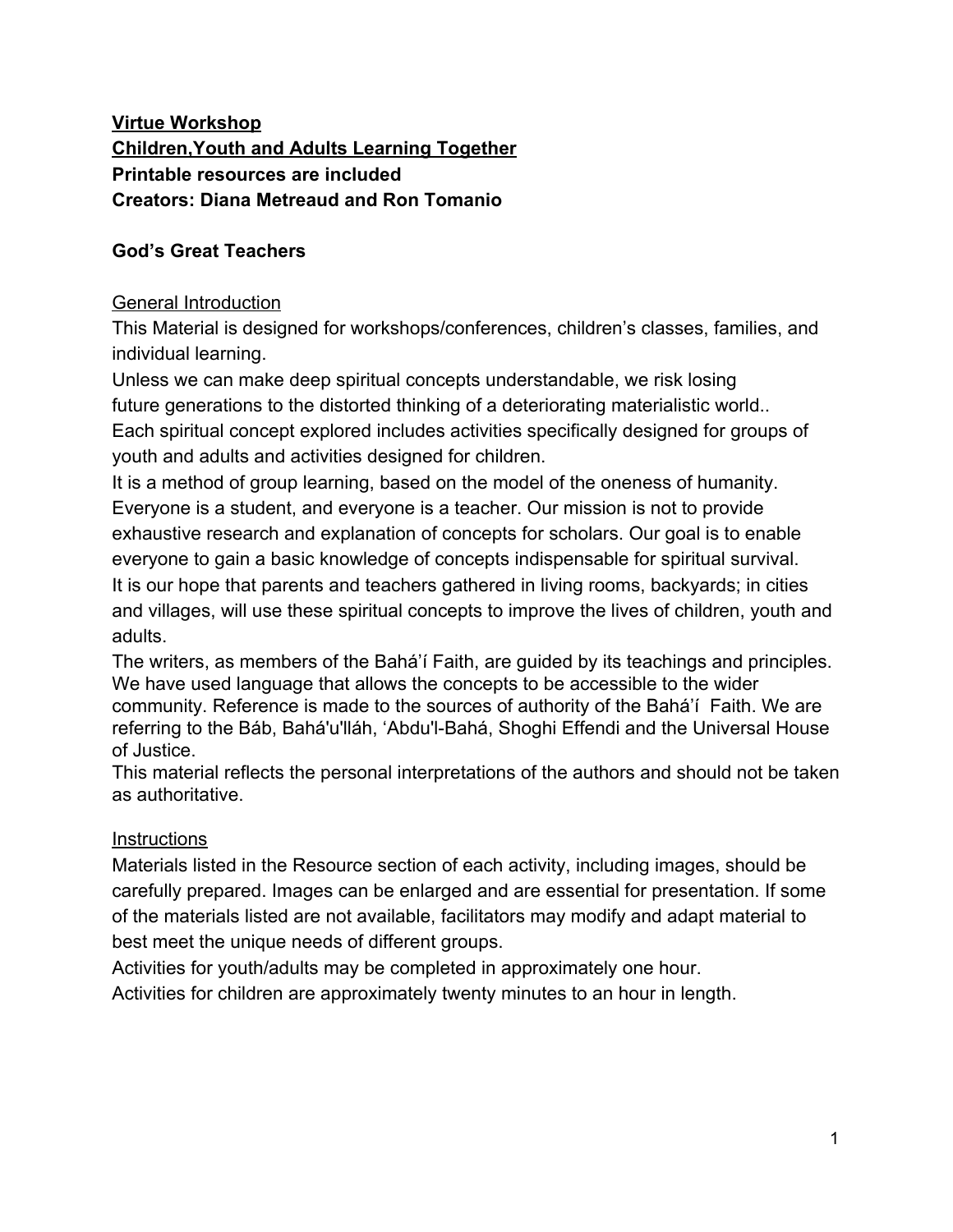**Facilitator asks:** participant to read the following in a loud voice:

**We, servants of God, are warned not to try to bypass any of the indispensable Messengers of God. We can't pick and choose which of God's Prophets we will accept or reject. Ultimately, in this world or the next, we will have to accept all of God's Prophets. To bypass One is to bypass All of Them and ignore the Will of God. The Tree of Moses guides us to the Tree of Jesus. The Tree of Jesus guides us to the Tree of Muhammad. The Tree of Muhammad guides us to the Tree of Báb. The Tree of the Báb guides us to the Tree of Bahá'u'lláh. We need Them all. We need all of God's great Teachers just like we need each oasis. They each bring us special Teachings that we need to transform our lives. We can't skip over any of God's Great Teachers, just like we can't skip over any of the oases when we travel across the desert.**

**Facilitator says:** We would run out of water and be very thirsty if we skipped any oases, trying to get to the one farthest away. We have to walk from each oasis to the next one. When we arrive at each oasis, we can rest, cool off, drink fresh water, and fill our water bottle. Then we continue to the next oasis.

Also, each oasis is special. Each is different and unique.

**Facilitator shares Image F** with participants:



**Facilitator says:** One oasis has grape trees.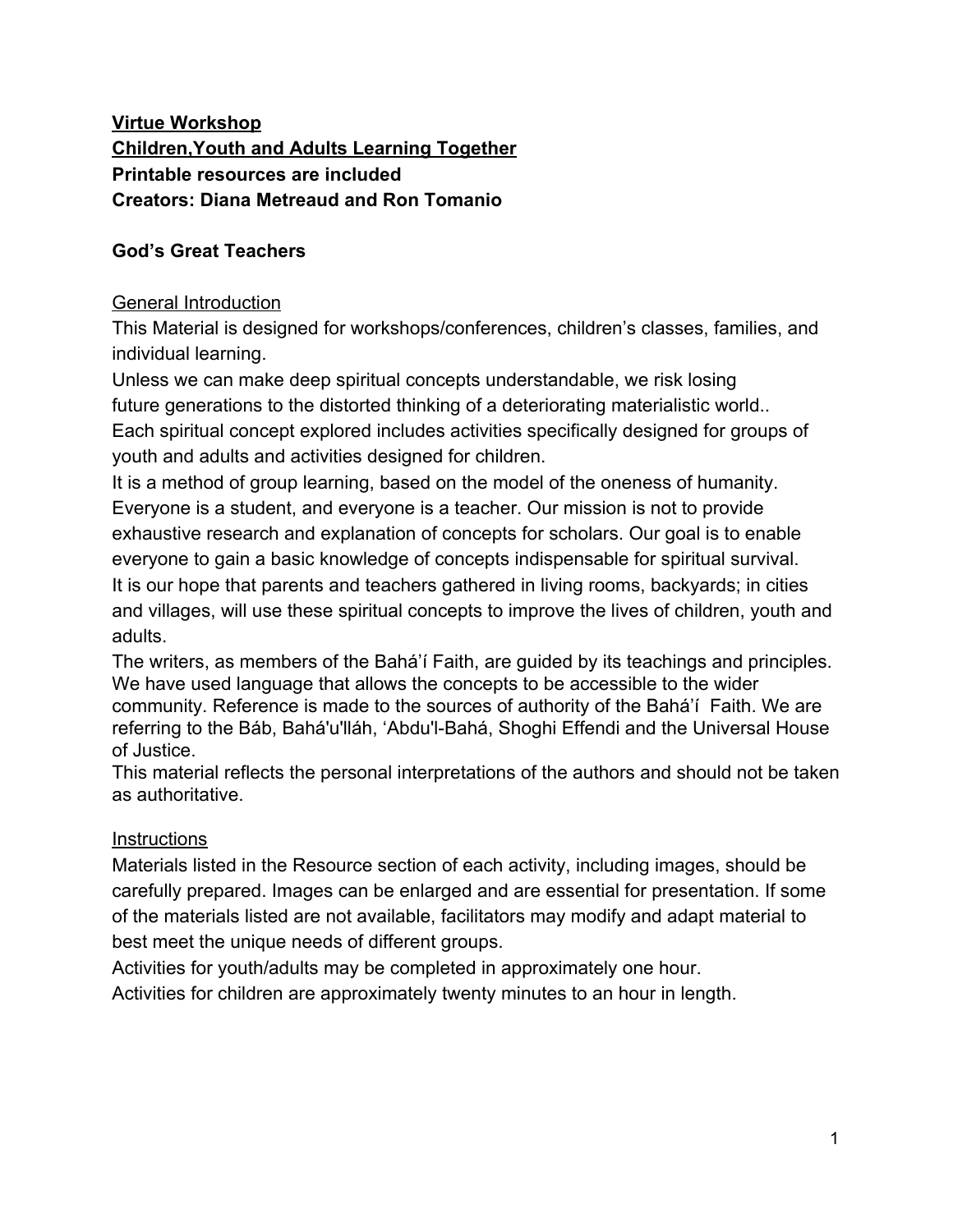**Facilitator shares Image G** with participants:



**Facilitator says:**The next oasis has banana trees.

**Facilitator shares Image H** with participants:



**Facilitator says:** And the next oasis has orange trees.

**Facilitator shares Image I** with participants:



**Facilitator says:** And the next oasis has apple trees.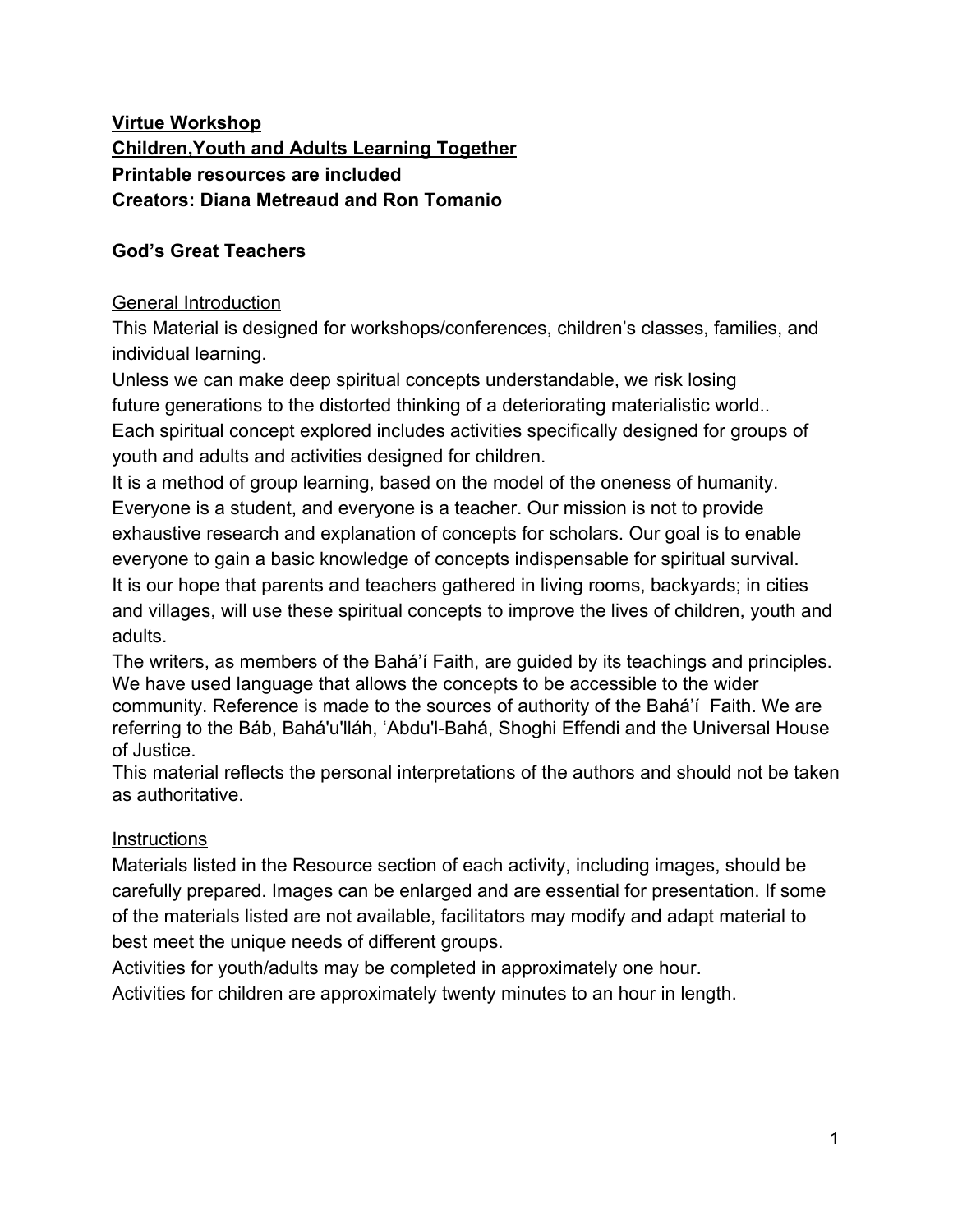**Facilitator shares Image J** with participants:



**Facilitator says:** And the last oasis has delicious pears.

# **Note to Facilitator: To expand activity to include 4 additional Prophets of God, see Resource section for additional fruit images and Prophet names**

We will pretend that we are travelling in a desert. Each potted plant is an oasis. We are going to travel from one oasis to the next until we get to the last one.

Let's set up our oases. We know already, that oases do not grow in a straight line in the desert. So we need to set up our four oasis plants in a zig-zag pattern.

**Facilitator directs participants:** to place five plants on chairs or on the floor/ground in zig-zag pattern.

**Note:**Depending on space available, the plants may be spaced at a farther distance from each other.

**Facilitator says:** Let's label our oases:

Let's put the picture of the grape tree in front of the first plant.

**Facilitator selects participant** to place grape tree image in front of plant #1.

**Facilitator says:** Let's put the picture of the banana tree in front of the second plant.

**Facilitator selects participant** to place banana tree image in front of plant #2.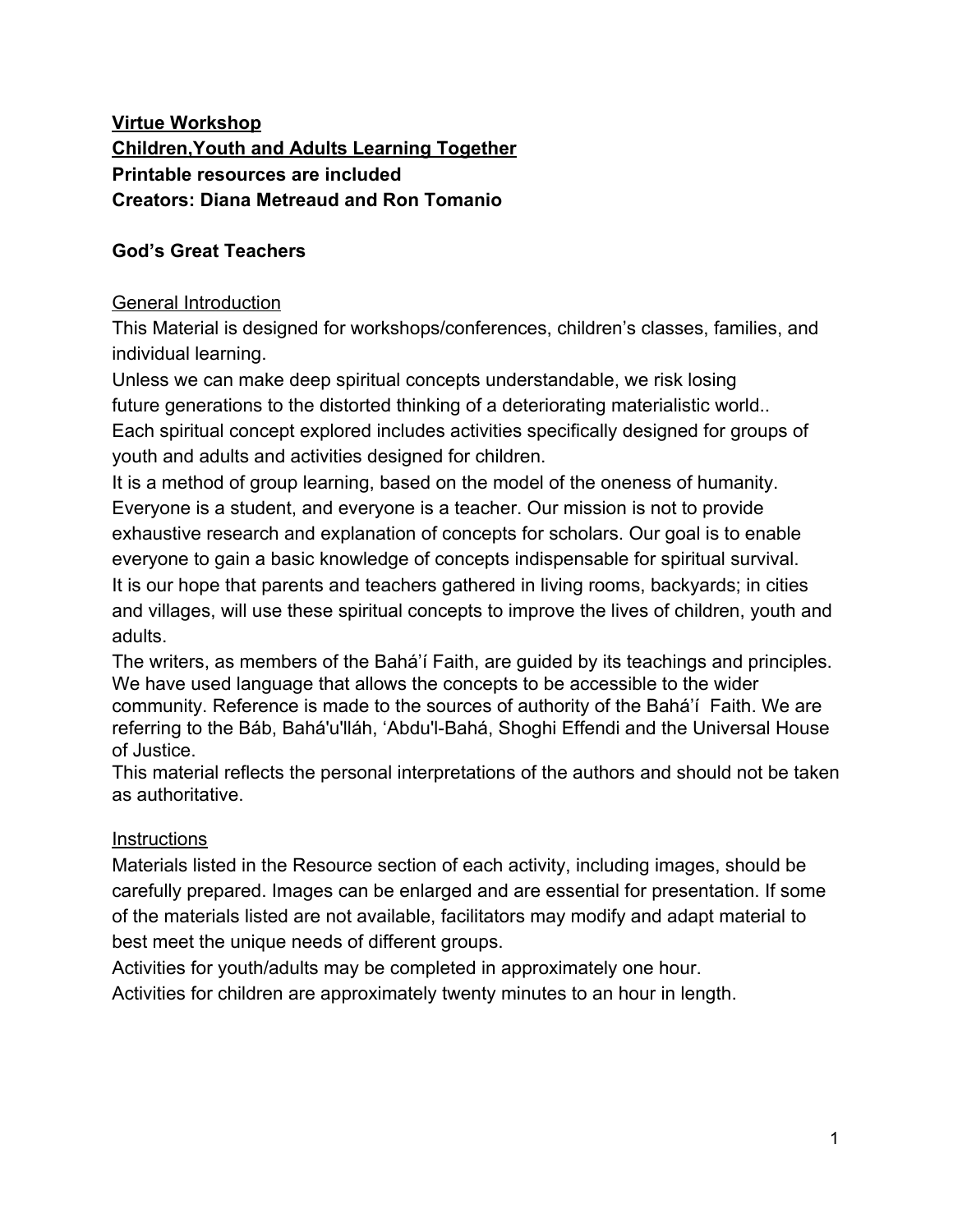**Facilitator says:** Let's put the picture of the orange tree in front of the third plant.

**Facilitator selects participant** to place orange tree image in front of plant #3.

**Facilitator says:** Let's put the picture of the apple tree in front of the fourth plant.

**Facilitator selects participant** to place apple tree image in front of plant #4.

**Facilitator says:** Let's put the picture of the pear tree in front of the last plant.

**Facilitator selects participant** to place pear tree image in front of plant # 5.

**Facilitator says:** Now let's add the names of God's Great Teachers to each oasis. Let's put the name of Moses in front of our grape tree oasis.

**Facilitator selects participant** to place "Moses" card in front of grape tree image #1.

**Facilitator says:** Let's put the name of Jesus in front of our banana tree oasis.

**Facilitator selects participant** to place "Jesus" card in front of banana tree image #2.

**Facilitator says:** Let's put the name of Muhammad in front of our orange tree oasis.

**Facilitator selects participant** to place "Muhammad" card in front of orange tree image #3.

**Facilitator says:** Let's put the name of The Báb in front of our apple tree oasis.

**Facilitator selects participant** to place "The Báb" card in front of apple tree image #4.

**Facilitator says:** Let's put the name of Bahá'u'lláh in front of our pear tree oasis.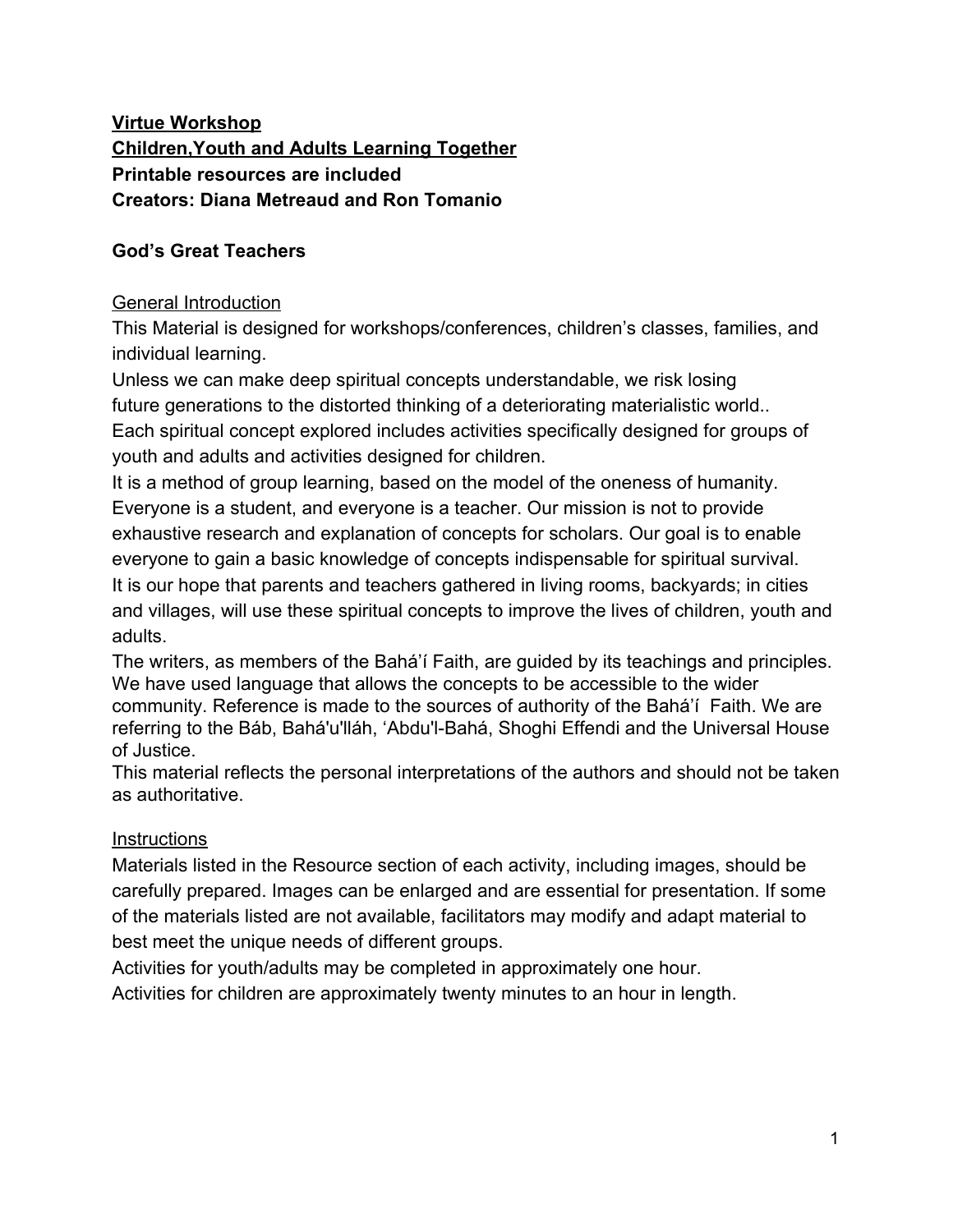**Facilitator selects participant** to place "Bahá'u'lláh" card in front of pear tree image #5.

**Facilitator places a water bottle at each oasis and cut fruit pieces corresponding to each labeled oasis.**

**Facilitator Note:** depending on size of group, five participants may be selected to be "servers" at each of the five oases.

**Facilitator gives** each participant a small cup.

**Facilitator says:** Now let's all walk to each oasis in order on a path through the desert. Moses came before the other Great Teachers on our path, so we will start at our Moses oasis.

Let's all refresh ourselves with a drink of water and grapes.

#### **Participants respond**

**Facilitator says:** Moses was a Great Teacher sent to us by God. He taught everyone how to live a spiritual life. God's teachings that Moses gave us are like life-saving water we get at an oasis. Moses also gave us directions on how to find the next oasis where we can find the next Great Teacher. When we travel from one oasis to the next one, we need to carry some water in our cups with us so we won't be so thirsty or frightened and have to turn back.

Let's be sure we all have a little water in our cups as we continue to the next oasis.

**Facilitator:** or participant may give physical directions to go to the next oasis. Sample directions might be: "Go forward three steps; turn right; go forward three steps; etc.

**Facilitator: Repeat process** to continue guiding participants though remaining four oases, naming each Prophet of God and reminding participants that the water and refreshing fruit are symbolic of Their Teachings.

**Note to Facilitator:** The number of oases may be increased, representing additional Prophets of God.

**Facilitator says:** Let's all return to our seats.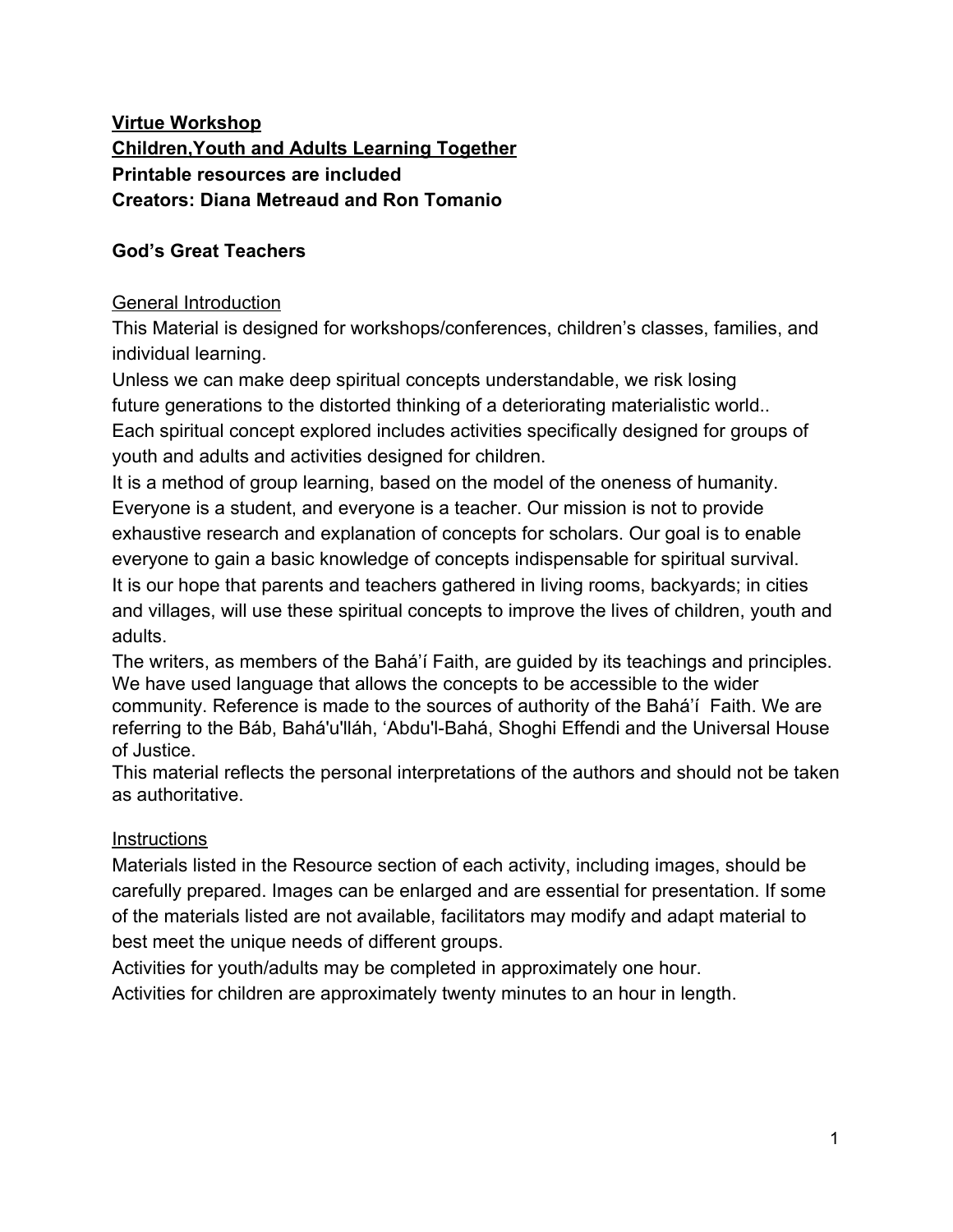#### **Participants respond**

**Facilitator says:** God has always sent Great Teachers to train mankind. Over time, the followers drift from the straight path laid out by the Prophets. The path begins to look like the meandering path of our desert traveler. Each successive Prophet then attempts to correct the missteps of the followers of the previous religion, while at the same time, sets a new course for the future.

What would happen if the traveler stayed too long at one oasis, ate all the fruit and drank all the water?

#### **Participants respond**

**Facilitator says:** Let's listen to this quotation and then discuss its meaning together.

**Facilitator asks:** participant to read the following quotation in a loud voice:

**From the seed of reality religion has grown into a tree which has put forth leaves and branches, blossoms and fruit. After a time this tree has fallen into a condition of decay. The leaves and blossoms have withered and perished; the tree has become stricken and fruitless. It is not reasonable that man should hold to the old tree, claiming that its life forces are undiminished, its fruit unequaled, its existence eternal. The seed of reality must be sown again in human hearts in [order](http://reference.bahai.org/en/t/ab/PUP/pup-53.html#) that a new tree may grow therefrom and new divine fruits refresh the world.** - 'Abdu'l-Bahá, Bahá'í Reference Library: *Úl[{ La ang } A -4N*  $\tilde{a}$ *Al-ang AU* ang 152

### **Allow 3-5 minutes for discussion**

**Facilitator's closing remarks:** There probably will not be the same need for radical corrections due to the misconceptions of the followers of the Prophets in the future. Abraham is associated with the beginning of the Adamic Cycle - the cycle of prophecy. We are transitioning from the prophetic age to the age of fulfilment. The hallmark of this new age is an unbreakable covenant between God and man.

**"This is the Day that shall not be followed by night"** Baha'u'lláh, Bahá'í Reference Library: Ù'{{|}• Á - 402A F | 3A - 4P | • 0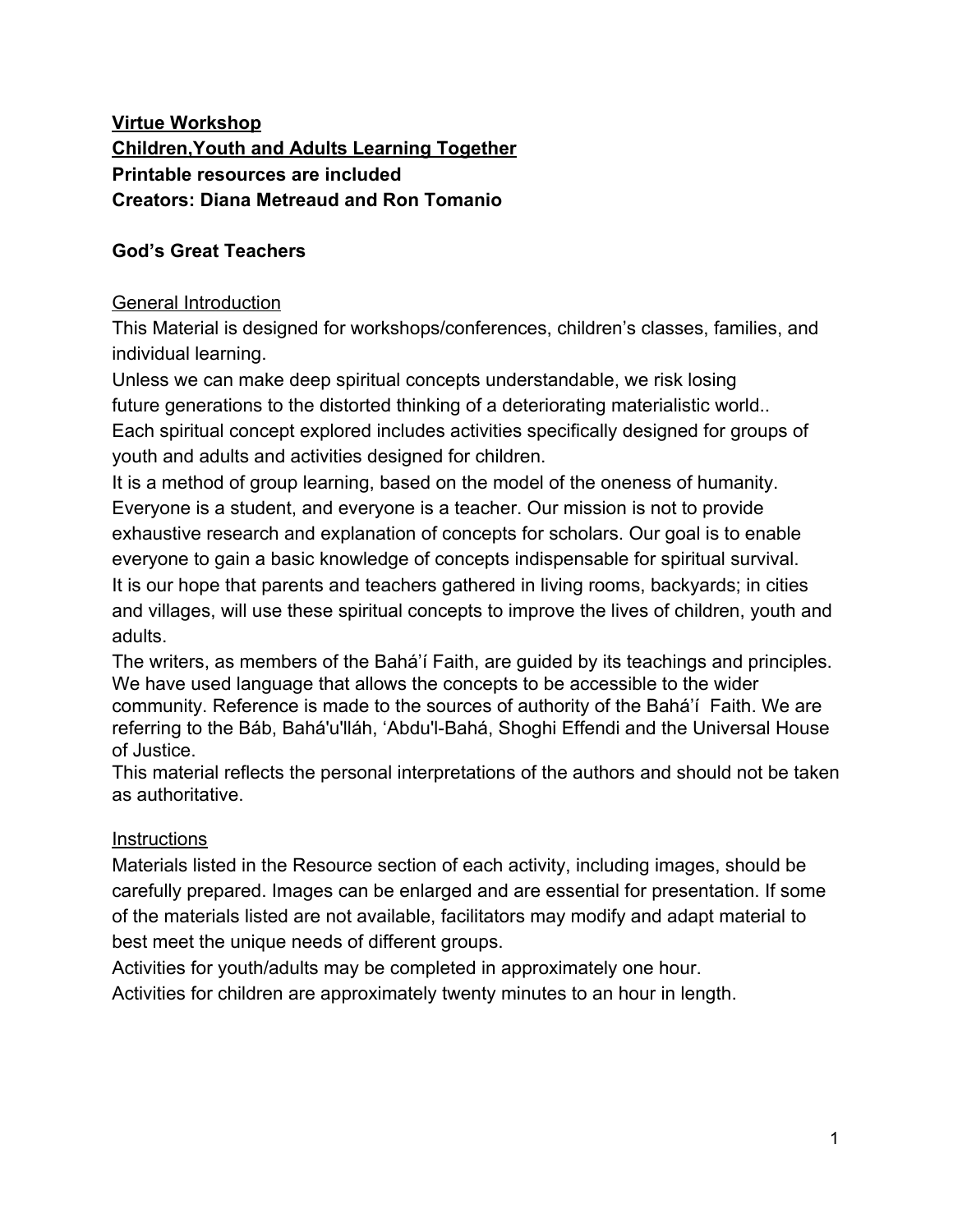This is the "Day" in which we finally learn who we are and what our purpose is. We know that our identity is being servants of God. Our personal model is 'Abdu'l-Bahá. All these corrections that were needed in the past were due to the fact that we did not have such a model. 'Abdu'l-Bahá lived in a time when the means of communication existed to allow knowledge to be spread world-wide.

This is why 'Abdu'l-Bahá warns us to beware of "multiple identities".

**Facilitator asks:** a participant to read the following in a loud voice:

**"Let all be set free from the multiple identities that were born of passion and desire, and in the oneness of their love for God find a new way of life."** - 'Abdu'l-Bahá, Bahá'í Reference Library: U<sup>N</sup> M & F + A I A A A A A A A A A A A A A A A EGA K 36

**Facilitator says:** Catastrophic false identities of the past, such as Natzism, Communism, Racism, etc. will die a slow, painful death. These systems are based on race or ideology. They have put forth false "multiple identities".

These will be replaced by our true identity as exemplified by 'Abdu'l-Bahá.

 God continually urges us to grow spiritually and increase our thirst and appetite for knowledge of Him.

God continually plants new Trees -- He sends us new Prophets. Each Prophet brings "...the seed of reality" that "must be sown again in human hearts". We can only find the seed that has been placed in our hearts when we stop blindly imitating what we believed and did yesterday. We need to be open to new ideas -- new guidance from God. If we don't, we'll never grow.

**To the Facilitator and all participants:**

**The physical world has been created by God to teach us deep spiritual concepts. It is the hope of the creators of this activity that we all make the transition as quickly as possible, from being student participants, to being teachers, sharing these ideas with others. Spiritual concepts are the building blocks for an ever-progressing world civilization.**

**Please feel free to adapt this material to best meet the unique needs of different groups.**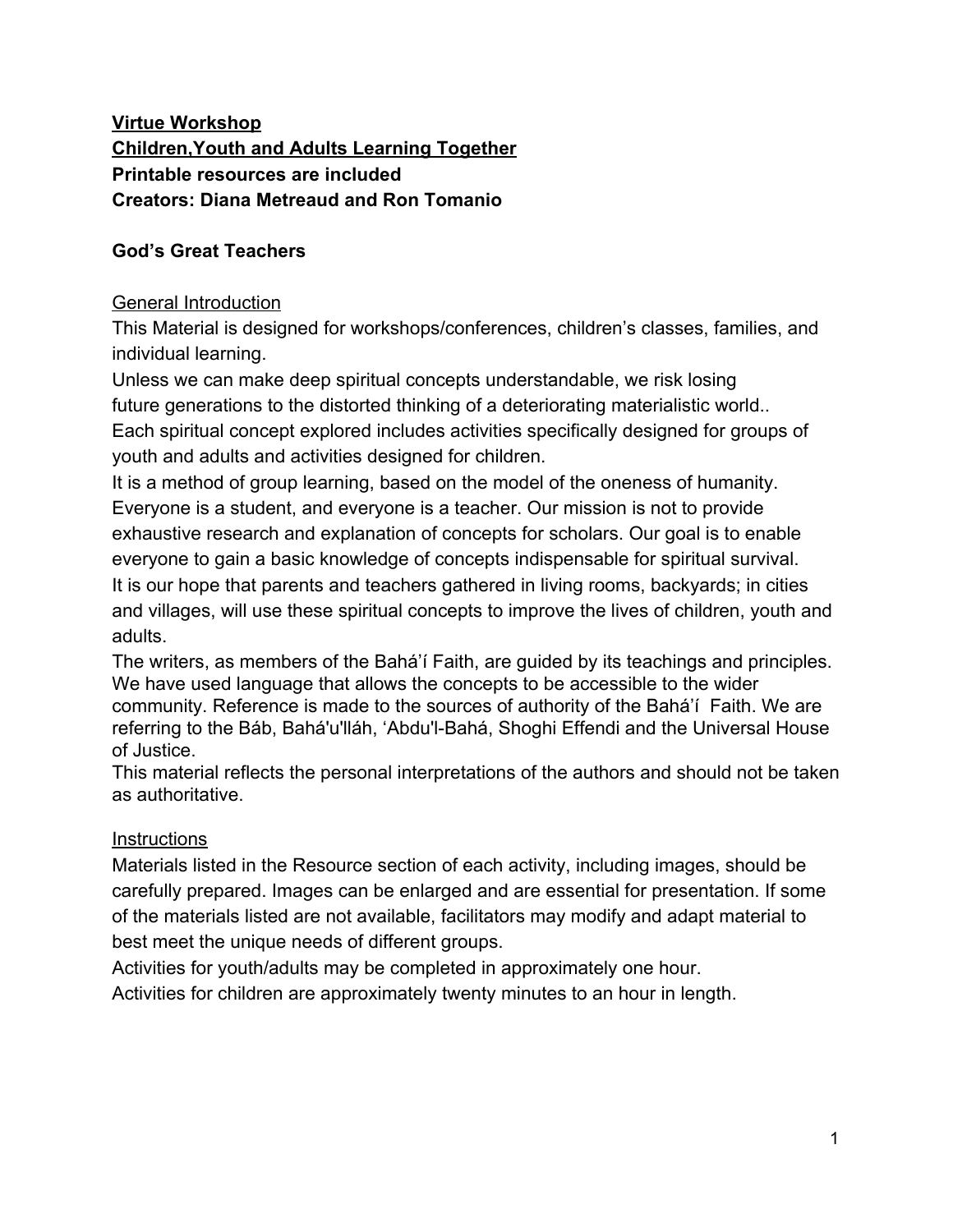### **Children's Activity:**

Document with text to be read aloud by participants. Facilitator may choose to use a projector.

Materials in Resource Section

**Facilitator says**: Who knows what an oasis in a desert is?

#### **Participants respond**

### **Facilitator shares image A** with participants:



**Facilitator says**: That is right. An oasis is a spot in a desert where there is water and plants and animals.

Why is it important, when we are walking in the desert, to find an oasis?

### **Participants respond**

**Facilitator says**: If we are walking in the very hot desert and can only carry one small bottle of water, would we want to get quickly to the next oasis and refill our bottles or would we want to stop and sight see and play in the sand for a few hours?

#### **Participants respond**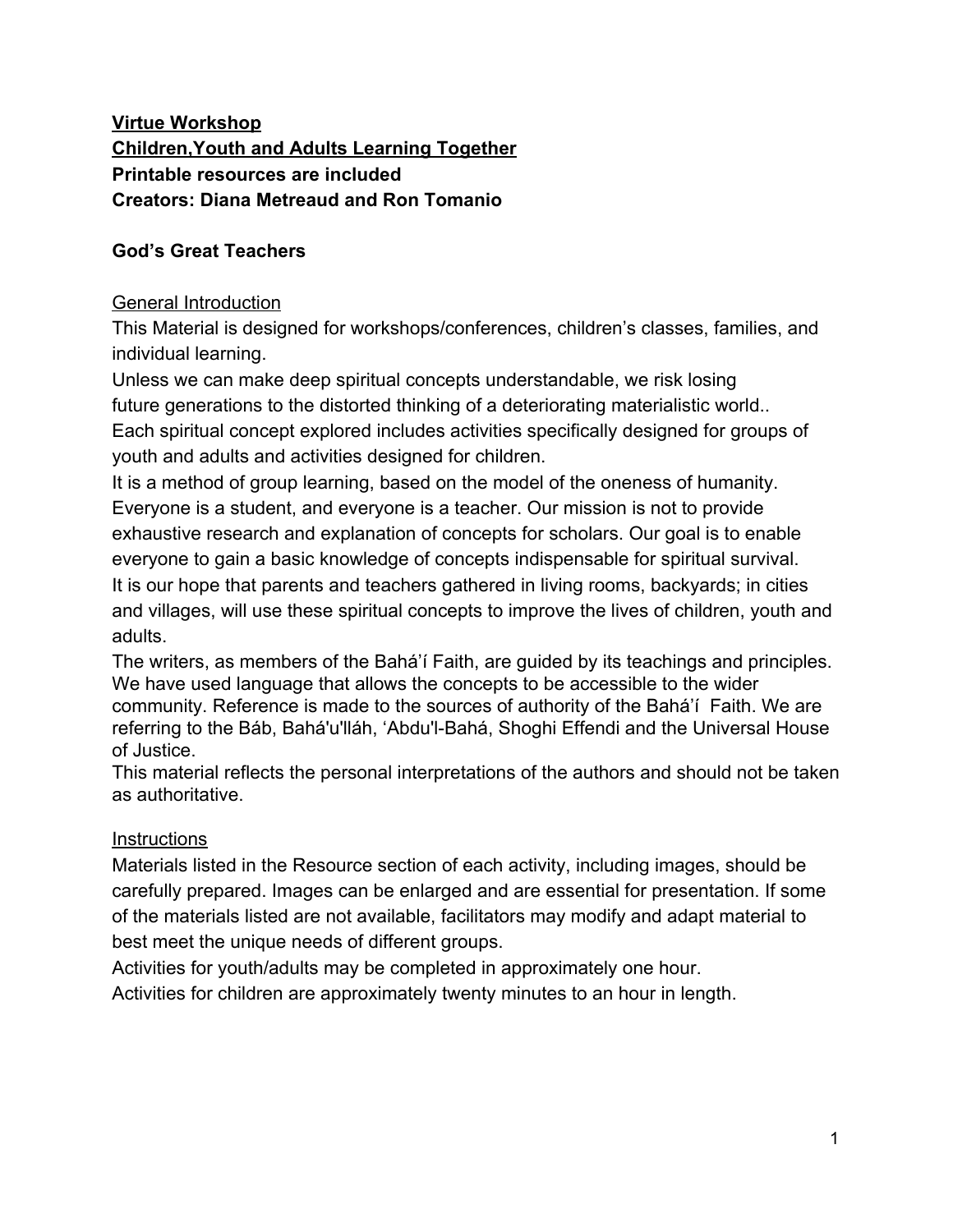#### **Facilitator shares Image B** with participants:



**Facilitator says:** Of course we would want to get from one oasis to the next quickly. We would want to walk in a straight line if possible to save time.

In desert cultures trees were planted at each oasis to guide the traveler to water, food and safety. The traveler could only faintly see the tree at the next oasis. She knew that she must not leave the path. If she did, she would get lost and run out of water in the very hot, sandy desert.

But here is a surprising bit of information:



### **Facilitator shares Image C** with participants:

**Facilitator says:** Oases do not naturally all appear in one straight line in the desert. They naturally occur in a zig-zag pattern. But we still have to go from one to the next as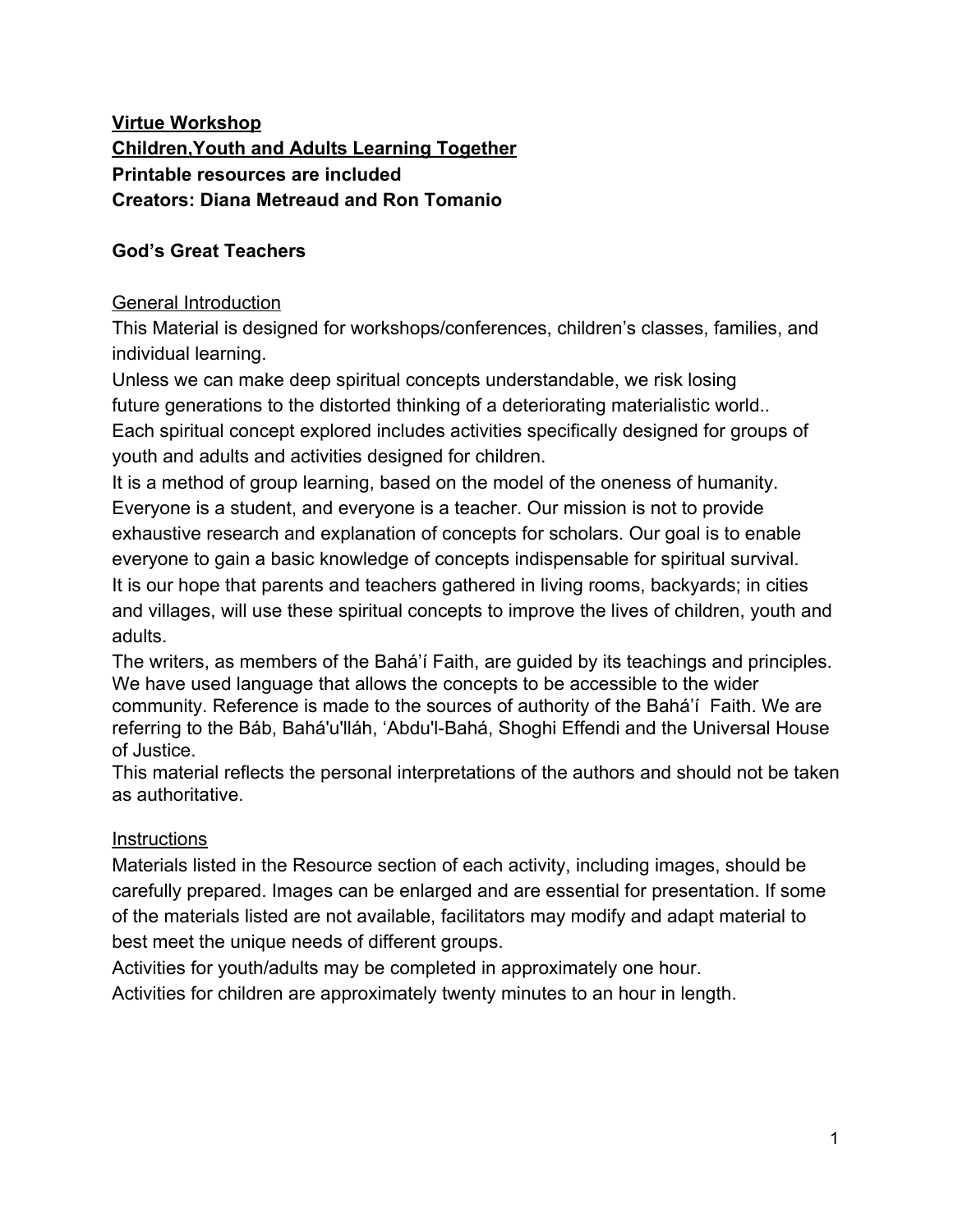quickly as we can. We can't make a detour and skip one oasis to get to one farther away to try to save time. We would run out of water. This makes the trip longer and not direct, but it is the only way.

My friend made a trip through the desert last year and stopped at each oasis. She told me that her favorite oasis was the last one. It had a big fruit tree with a swing.

What if I decide I want to skip all the other oases and go straight to that last one with the big fruit tree and the swing?

### **Participants respond**

**Facilitator says:** But I can't skip any of the oases. Why can't I do this? Why can't I go straight to the last oasis?

#### **Participants respond**

**Facilitator says:** We would run out of water and be very thirsty if we skipped any oases, trying to get to the one farthest away.

We have to walk from each oasis to the next one.

When we arrive at each oasis, we can rest, cool off, drink fresh water, and fill our water bottle. Then we continue to the next oasis.

Each oasis is special. Each is different and unique.

#### **Facilitator shares Image F** with participants:



**Facilitator says:** One oasis has grape trees.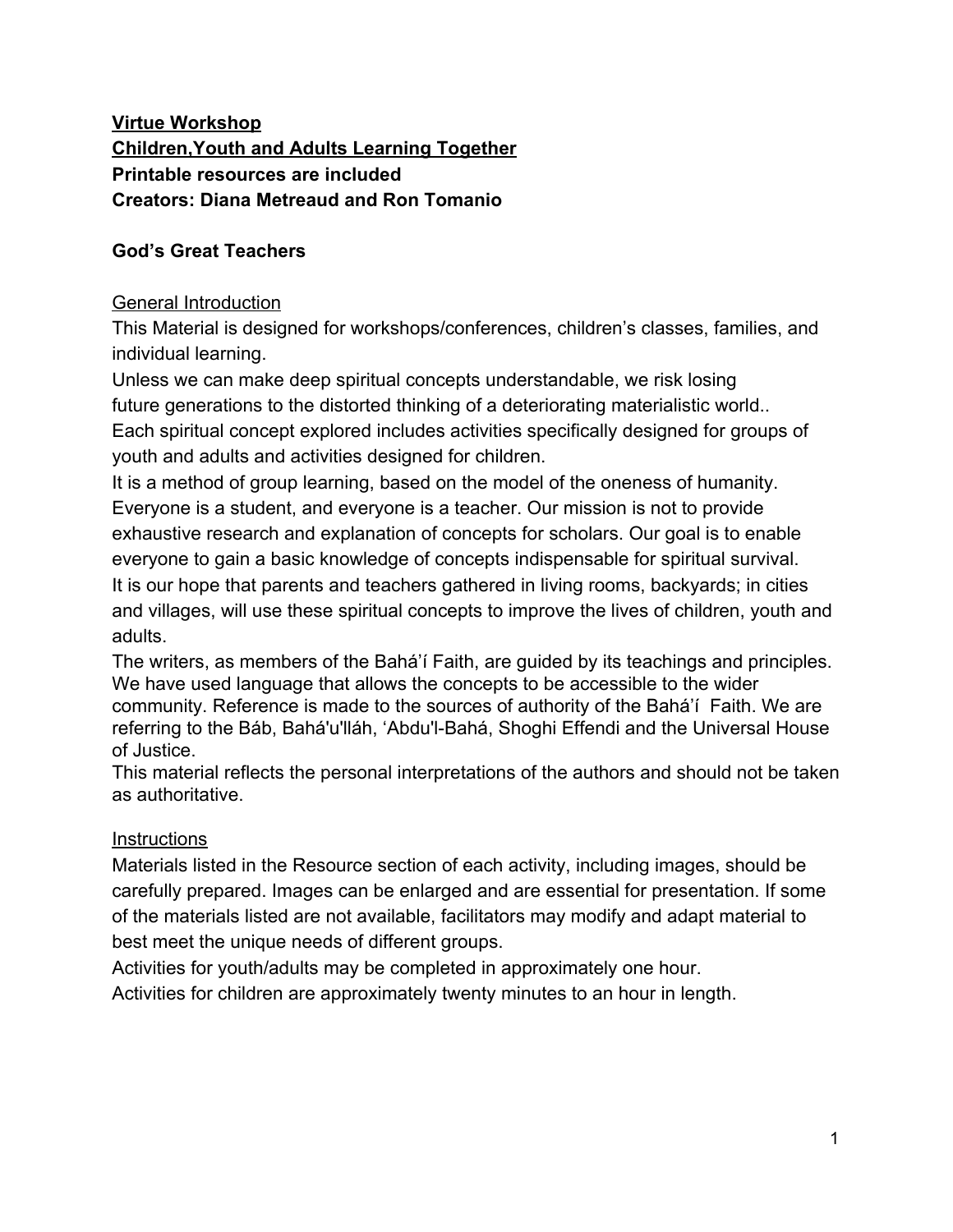**Facilitator shares Image G** with participants:



**Facilitator says:**The next oasis has banana trees.

**Facilitator shares Image H** with participants:



**Facilitator says:** And the next oasis has orange trees.

**Facilitator shares Image I** with participants:



**Facilitator says:** And the next oasis has apple trees.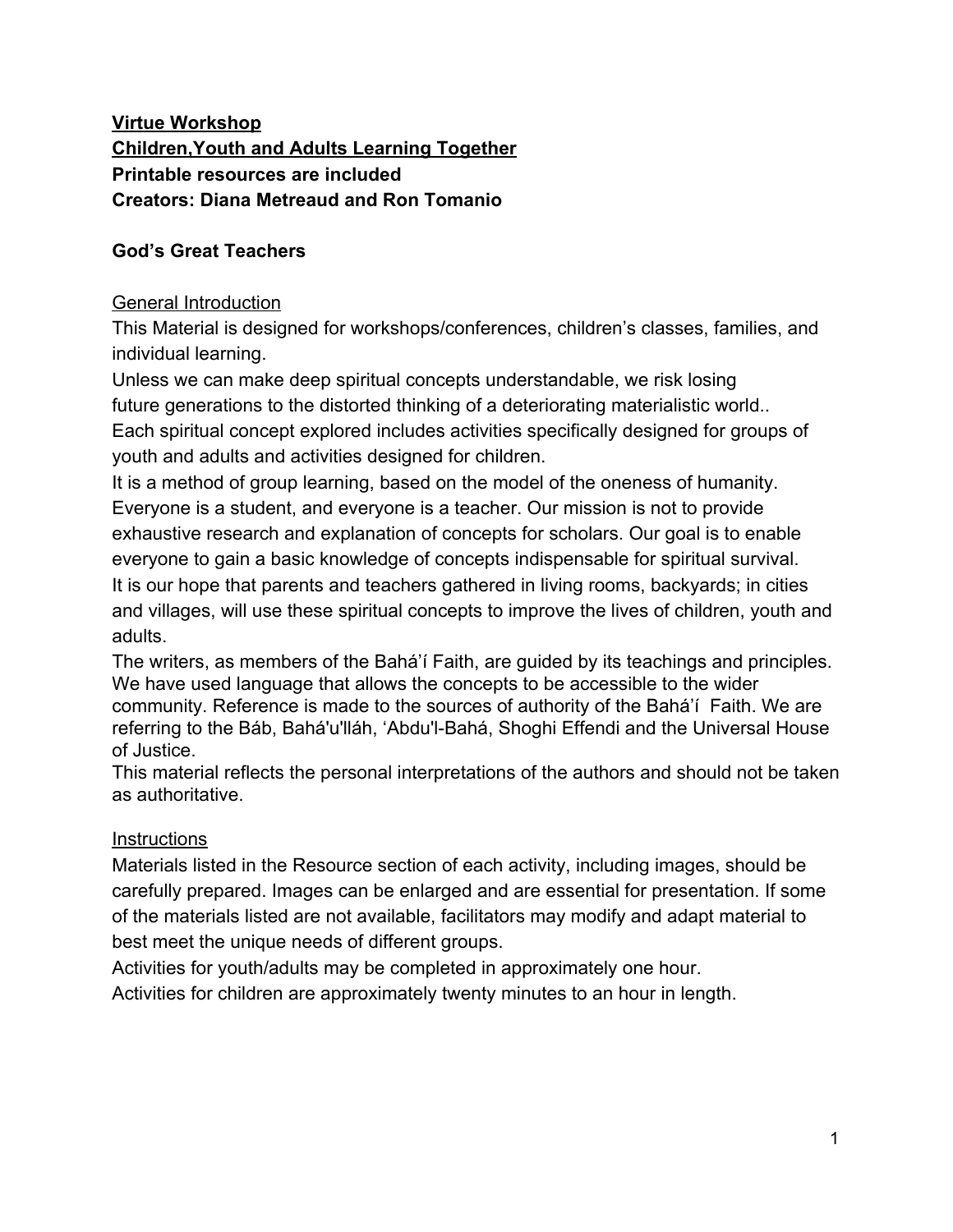**Facilitator shares Image J** with participants:



**Facilitator says:** And the last oasis has delicious pear trees.

**Note to Facilitator: To expand activity to include 4 additional Prophets of God, see Resource section for additional fruit images and Prophet names**

**Facilitator shares:** image **K** with participants:



**Facilitator says:** God sends us Great Teachers. These Teachers have different names, such as Moses, Jesus, Muhammad, the Báb and Bahá'u'lláh. They are like the different trees that grow on different oases. We need Them all. We need all of God's great Teachers just like we need each oasis. They each teach us special things that we need to know to make our lives better. We can't skip over any of God's Great Teachers, just like we can't skip over any of the oases when we travel across the desert.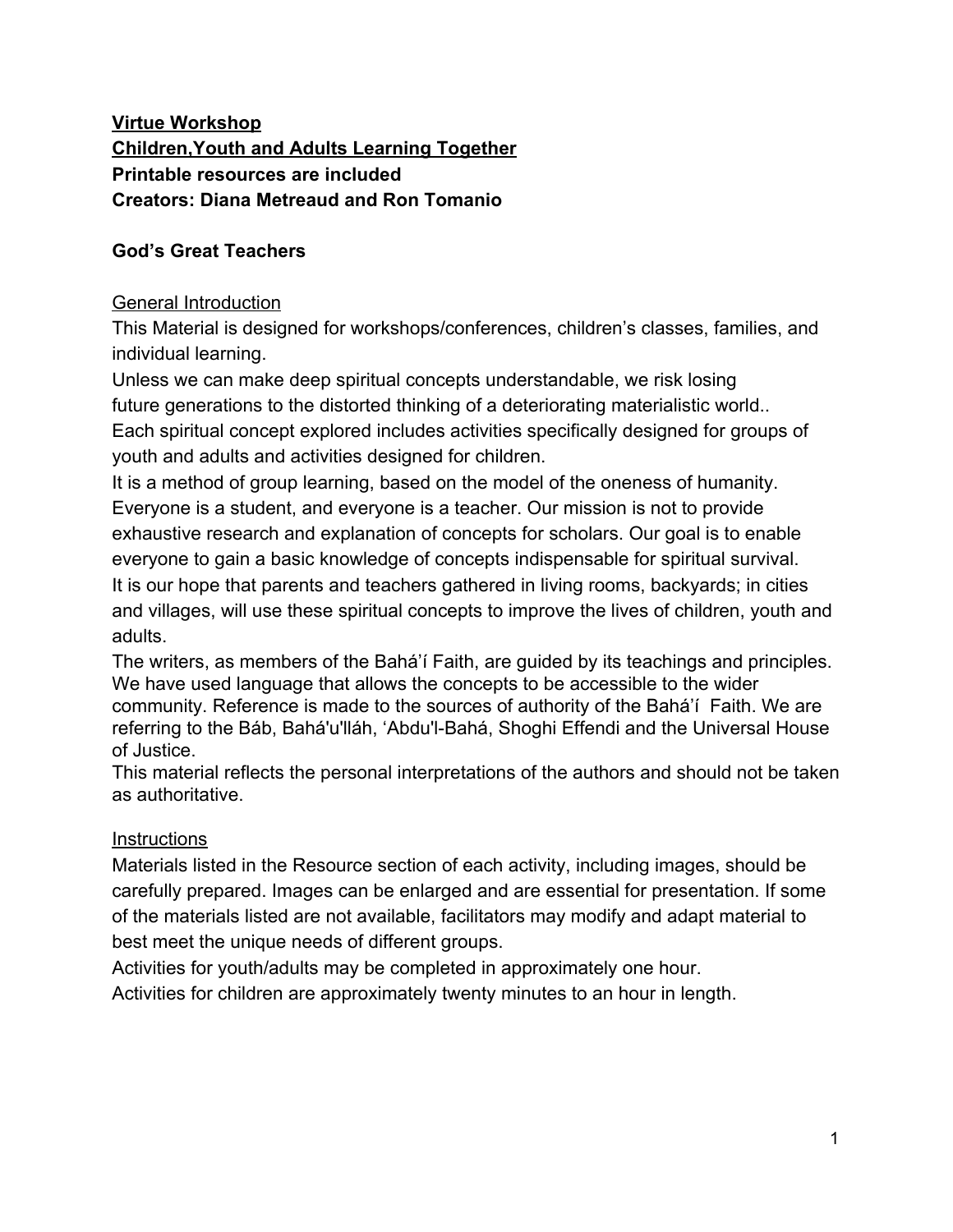We will pretend that we are travelling in a desert. Each potted plant is an oasis. We are going to travel from one oasis to the next until we get to the last one.

Let's set up our oases. We know already, that oases do not grow in a straight line in the desert. So we need to set up our four oasis plants in a zig-zag pattern.

**Facilitator directs participants:** to place five plants on chairs or on the floor/ground in zig-zag pattern. Alternately, a hundred square grid pattern may be made on paper or cloth and placed on the floor. The plants may be placed on this.

**Note:**Depending on space available, the plants may be spaced at a farther distance from each other.

**Facilitator says:** Let's label our oases:

Let's put the picture of the grape tree in front of the first plant.

**Facilitator selects participant** to place grape tree image in front of plant #1.

**Facilitator says:** Let's put the picture of the banana tree in front of the second plant.

**Facilitator selects participant** to place banana tree image in front of plant #2.

**Facilitator says:** Let's put the picture of the orange tree in front of the third plant.

**Facilitator selects participant** to place orange tree image in front of plant #3.

**Facilitator says:** Let's put the picture of the apple tree in front of the fourth plant.

**Facilitator selects participant** to place apple tree image in front of plant #4.

**Facilitator says:** Let's put the picture of the pear tree in front of the last plant.

**Facilitator selects participant** to place pear tree image in front of plant # 5.

**Facilitator says:**Now let's add the names of God's Great Teachers to each oasis.

Let's put the name of Moses in front of our grape tree oasis.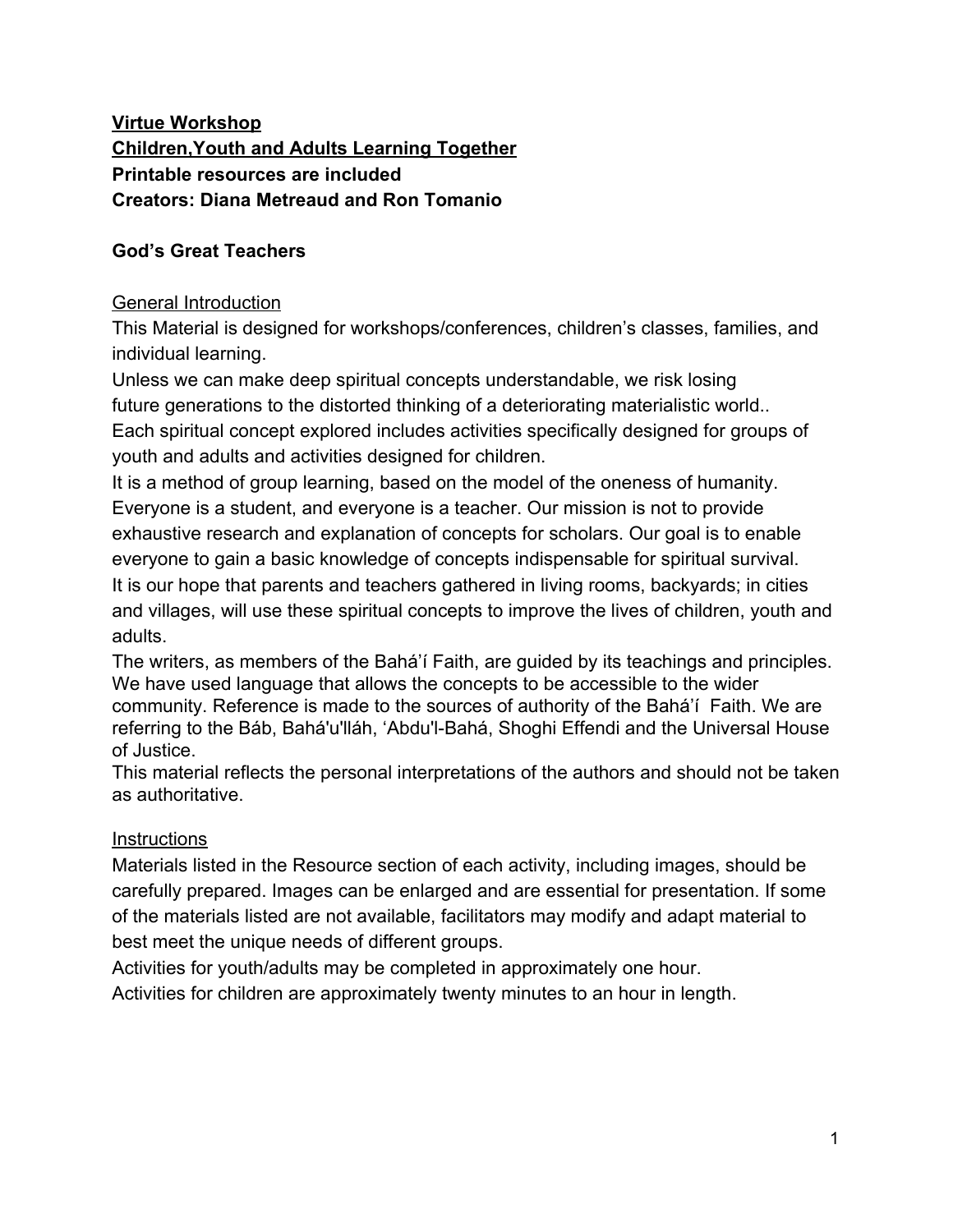**Facilitator selects participant** to place "Moses" card in front of grape tree image #1.

**Facilitator says:** Let's put the name of Jesus in front of our banana tree oasis.

**Facilitator selects participant** to place "Jesus" card in front of banana tree image #2.

**Facilitator says:** Let's put the name of Muhammad in front of our orange tree oasis.

**Facilitator selects participant** to place "Muhammad" card in front of orange tree image #3.

**Facilitator says:** Let's put the name of The Báb in front of our apple tree oasis.

**Facilitator selects participant** to place "The Báb" card in front of apple tree image #4.

**Facilitator says:** Let's put the name of Bahá'u'lláh in front of our pear tree oasis.

**Facilitator selects participant** to place "Bahá'u'lláh" card in front of pear tree image #5.

**Facilitator places a water bottle at each oasis and cut fruit pieces corresponding to each labeled oasis.**

**Facilitator Note:** depending on the size of group, four participants may be selected to be "servers" at each of the four oases.

**Facilitator gives** each participant a small cup.

**Facilitator says:** Now let's all walk to each oasis in order on a path through the desert. Moses came before the other Great Teachers on our path, so we will start at our Moses oasis.

### **Participants respond**

**Facilitator says:** Let's all refresh ourselves with a drink of water and grapes. **Participants respond**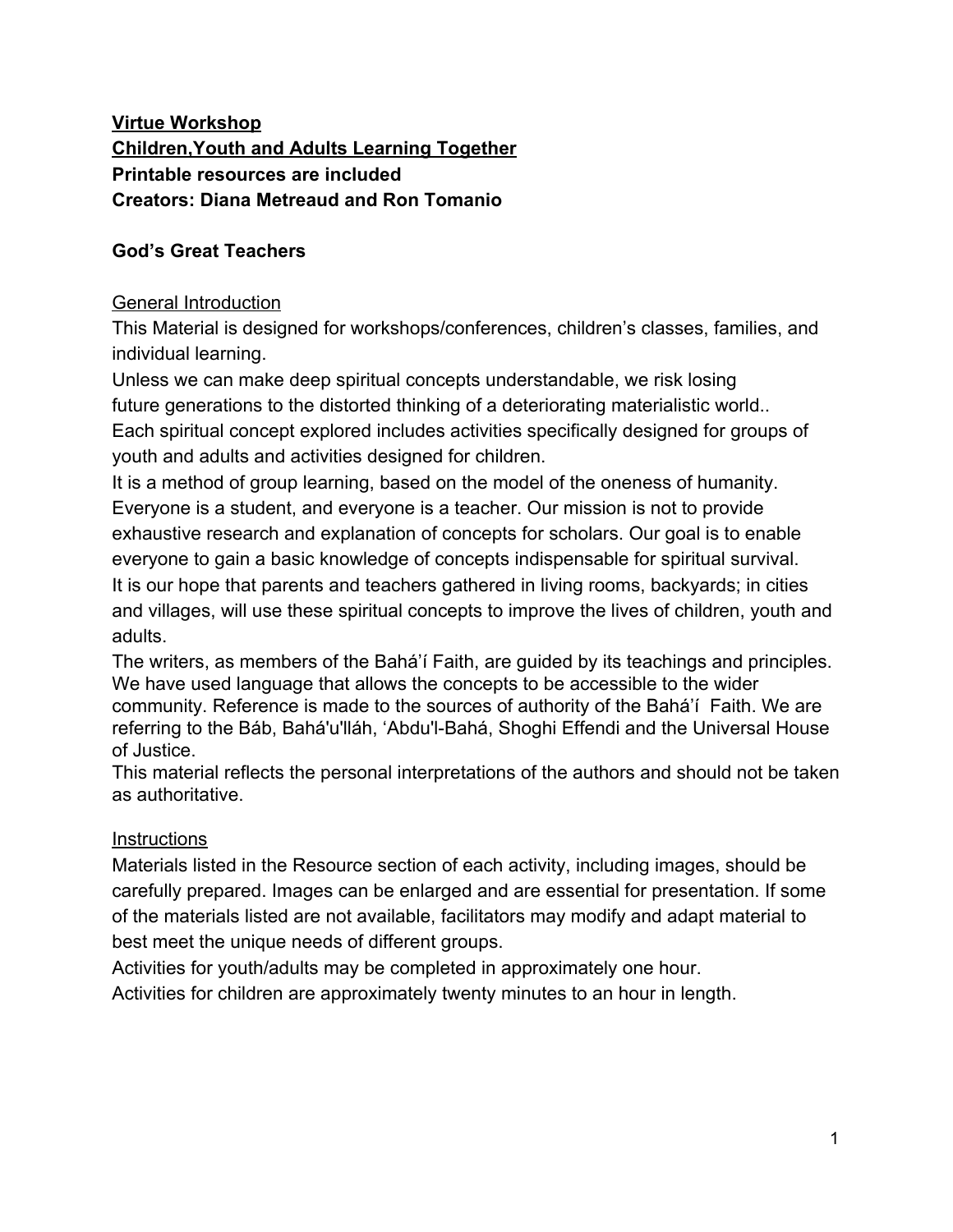**Facilitator says:** Moses was a Great Teacher sent to us by God. He taught everyone how to live a spiritual life. God's teachings that Moses gave us are like life-saving water we get at an oasis. Moses also gave us directions on how to find the next oasis where we can find the next Great Teacher. When we travel from one oasis to the next one, we need to carry some water in our cups with us so we won't be so thirsty or scared and have to turn back.

Let's be sure we all have a little water in our cups as we continue to the next oasis.

**Facilitator:** Facilitator or participant can give physical directions to get to the next oasis. If a 100 square grid has been set up, sample directions might be: "Go forward three spaces; turn right; go forward three spaces; etc.

**Facilitator: Repeat process** to continue guiding participants though remaining four oases, naming each Prophet of God and reminding participants that the water and refreshing fruit are symbolic of Their Teachings.

**Note to Facilitator:** The number of oases may be increased, representing additional Prophets of God.

**Facilitator says:** Let's all return to our seats.

#### **Participants respond**

**Facilitator Closing remarks:** God wants us to grow spiritually and get closer to him. He wants us to love and learn from each of the Great Teachers that He sends to us.

### **"O Lord! Make these children excellent plants. Let them grow and develop in the Garden of thy Covenant…"**

-'Abdu'l-Bahá*Ê∰Öæ*@@*@ĂÜ^~^¦^}&^Æ*sã*¦æ{`kiŐæ@@#AU¦æ^¦•*:Children Á

Let's read (or sing) this prayer for children all together:

**O God! Educate these children. These children are the plants of Thine orchard, the flowers of Thy meadow, the roses of Thy garden. Let Thy rain fall upon them; let the Sun of Reality shine upon them with Thy love. Let Thy breeze refresh them in order that they may be trained, grow and develop, and appear in the utmost beauty. Thou art the Giver. Thou art the Compassionate.** -'Abdu'l-Bahá*Ê Őæ*@@?*AÜ^^¦^}&^AŠãa¦æ^MÓæ@@?AU¦æ^¦*•:Children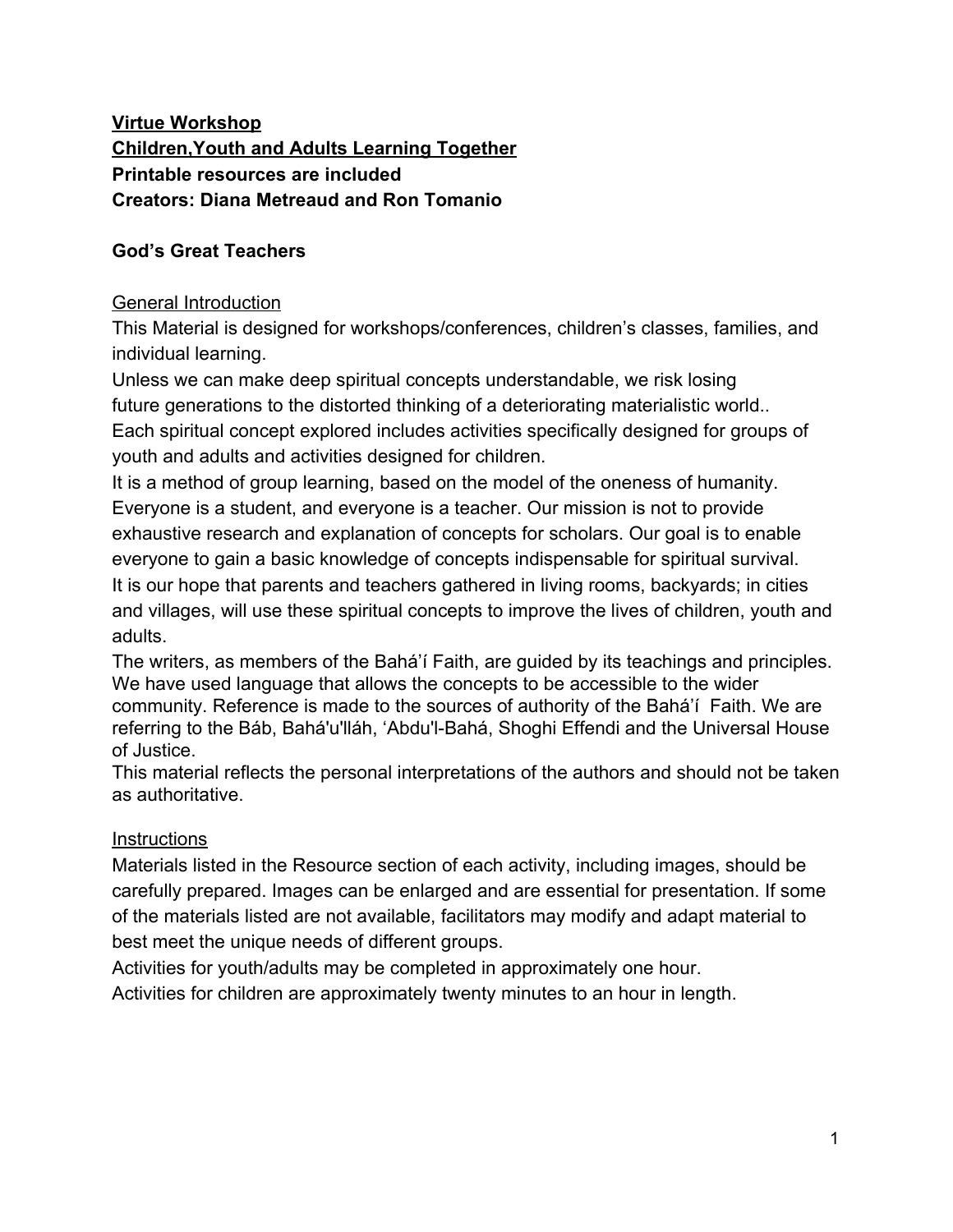#### **Resources:**

### **Adult Activity**

#### **Materials:**

5 small potted plants or plastic plants - representing each oasis Cut pieces of fruit: grapes, bananas, oranges, apples, pears (other fruits or images of fruit may be substituted is necessary) 5 bottles of water (size depending on number of participants) Small cups (one for each participant) Small napkins or plates **Images A,B,C,D,E,F,G,H,I,J Images L,M,N,O - if expanding activity**

## **Children's Activity**

### **Materials**

5 small potted plants or plastic plants - representing each oasis Cut pieces of fruit: grapes, bananas, oranges, apples, pears (other fruits or images of fruit may be substituted is necessary) 5 bottles of water (size depending on number of participants) Small cups (one for each participant) Small napkins or plates Large paper drawn 100 square grid - optional **Images A,B,C, F,G,H,I,J,K Images L,M,N,O - if expanding activity**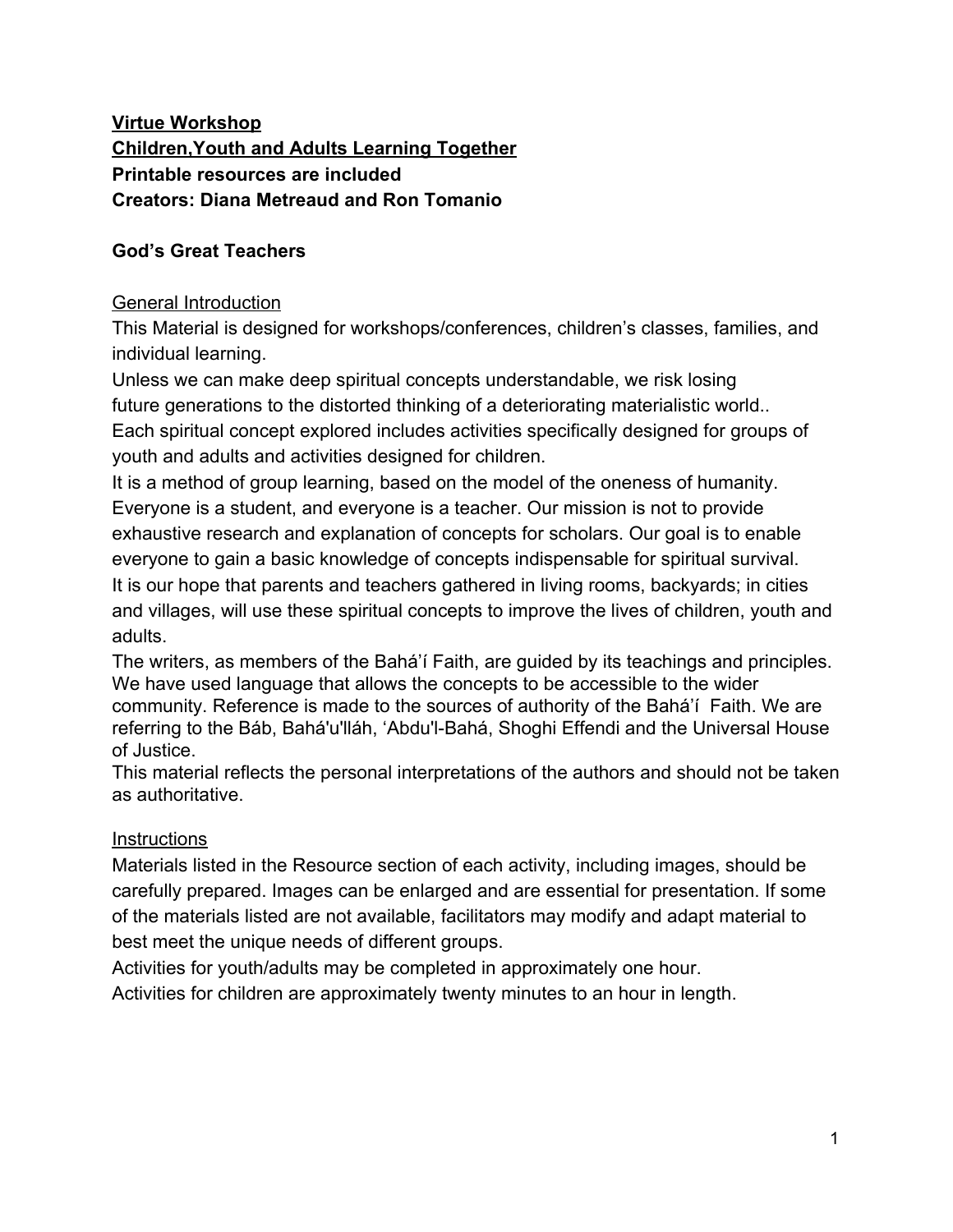# **Images**



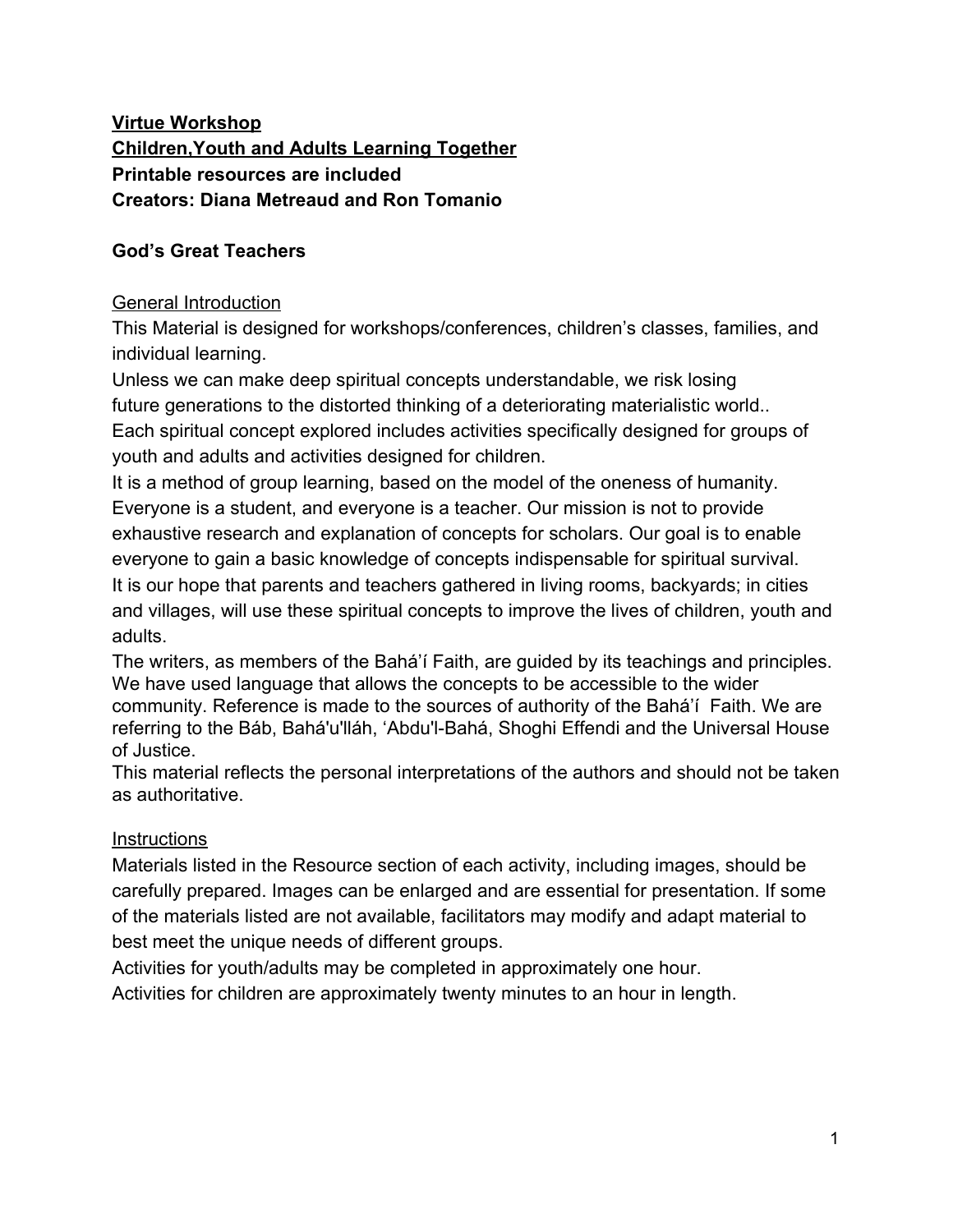

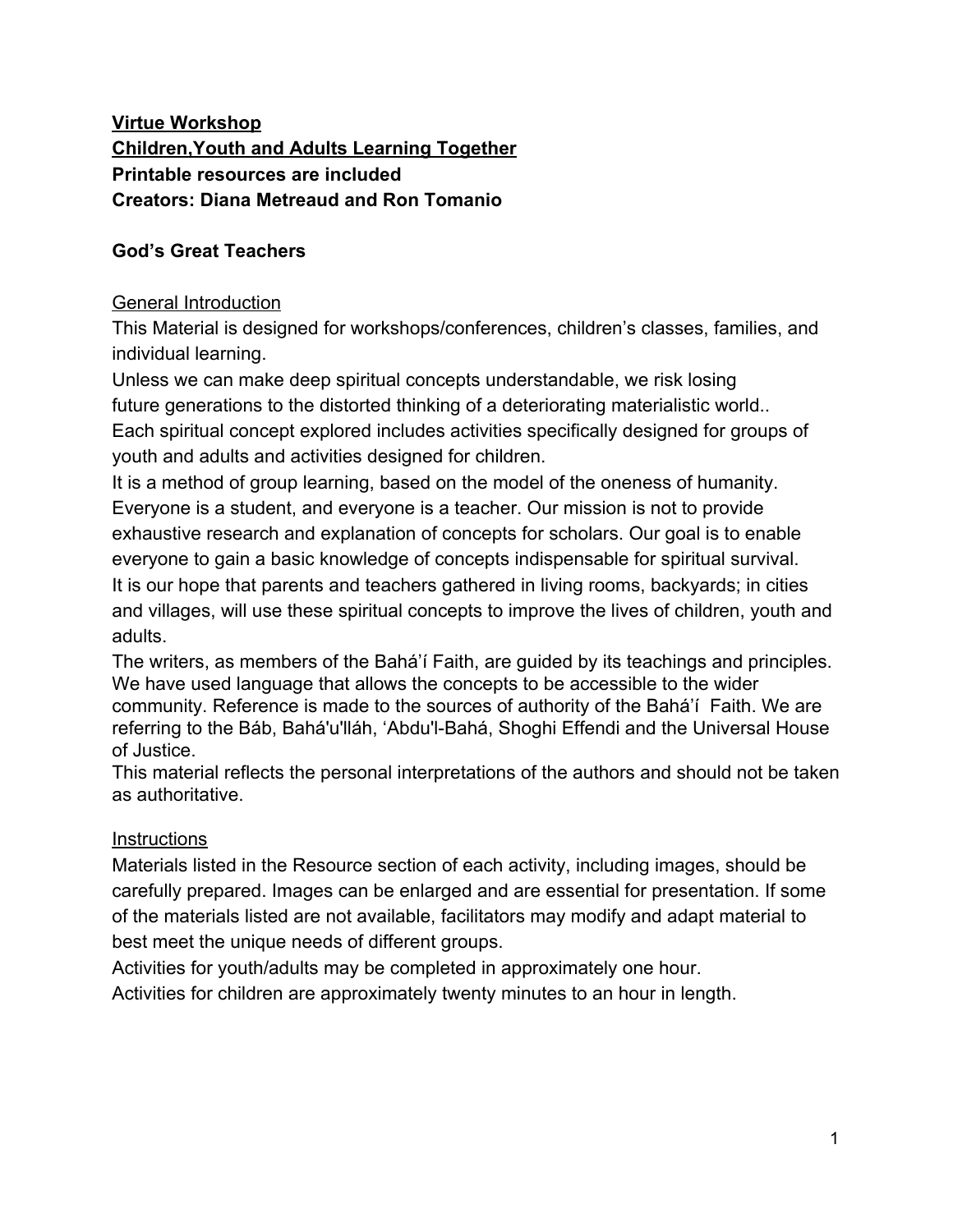

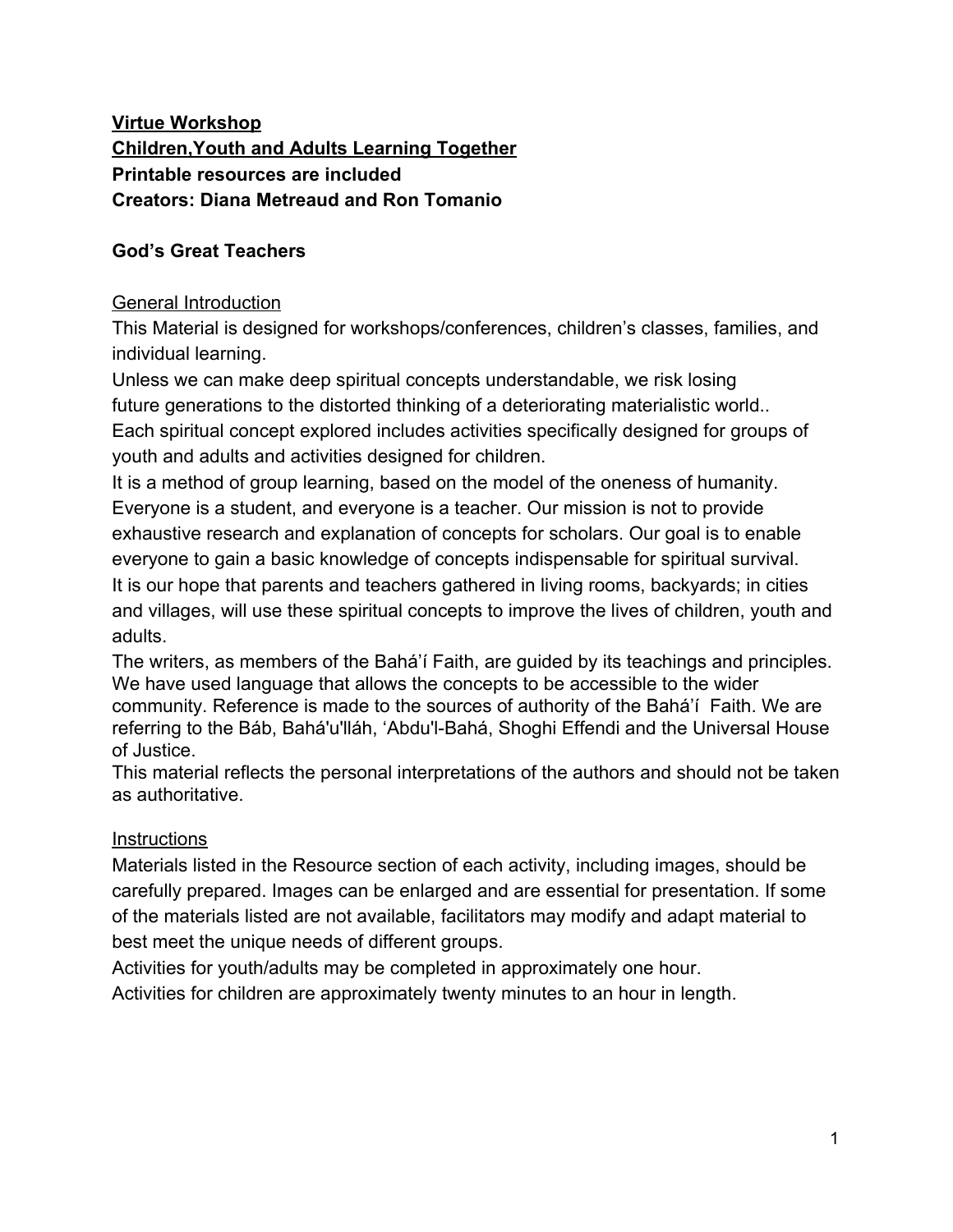

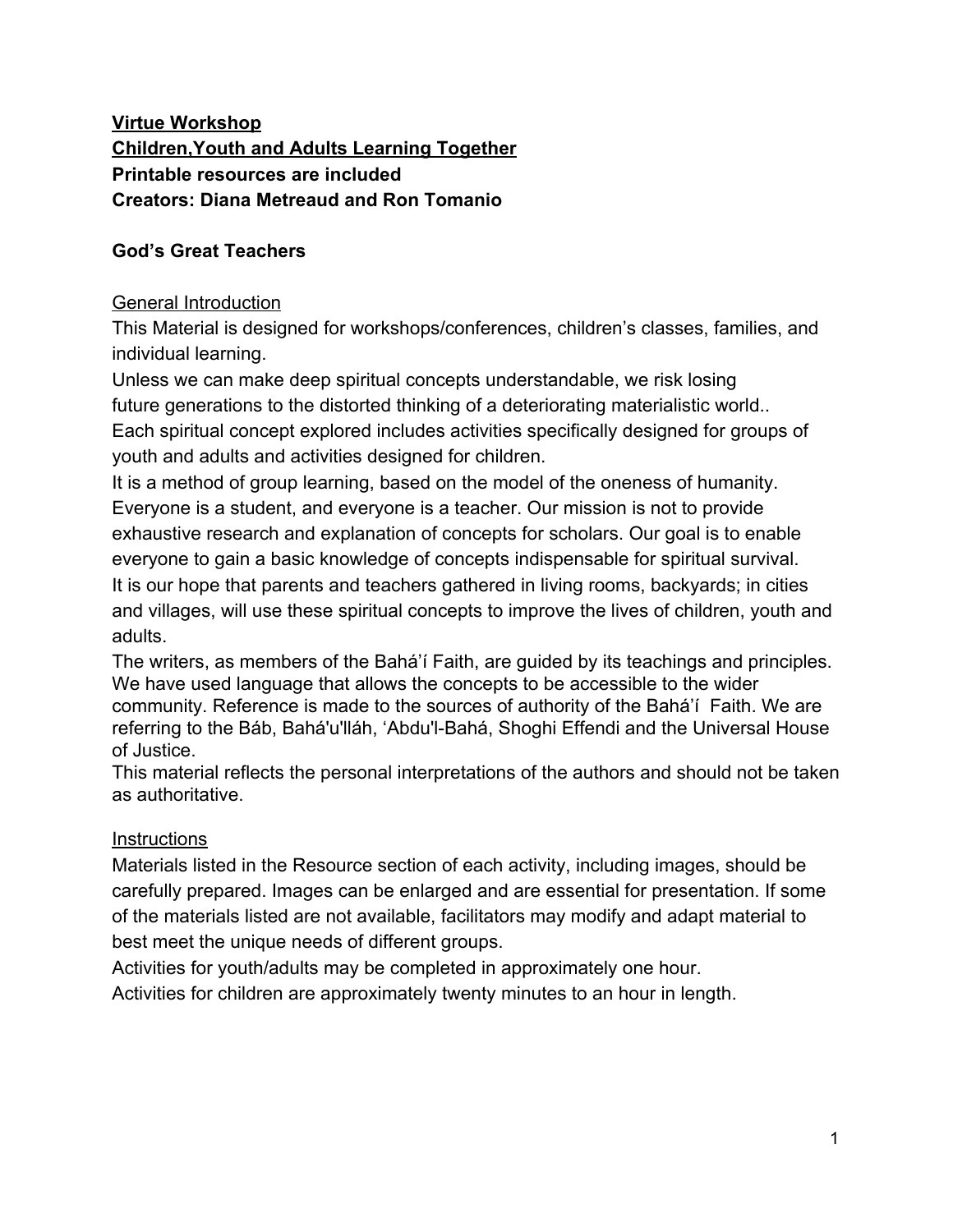



J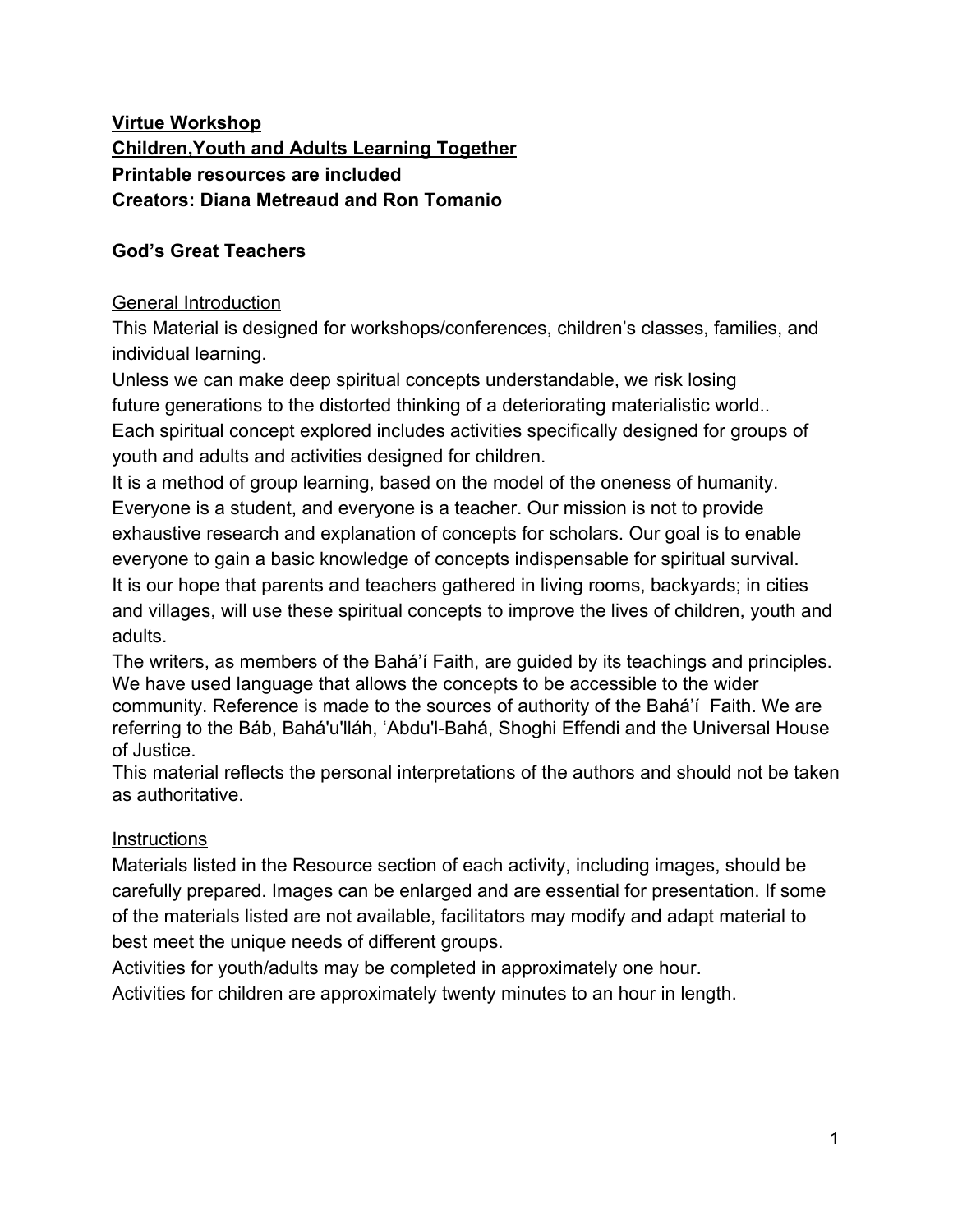

**Additional 4 images of fruits if Facilitator chooses to expand activity to include 9 instead of 5 Prophets of God:**

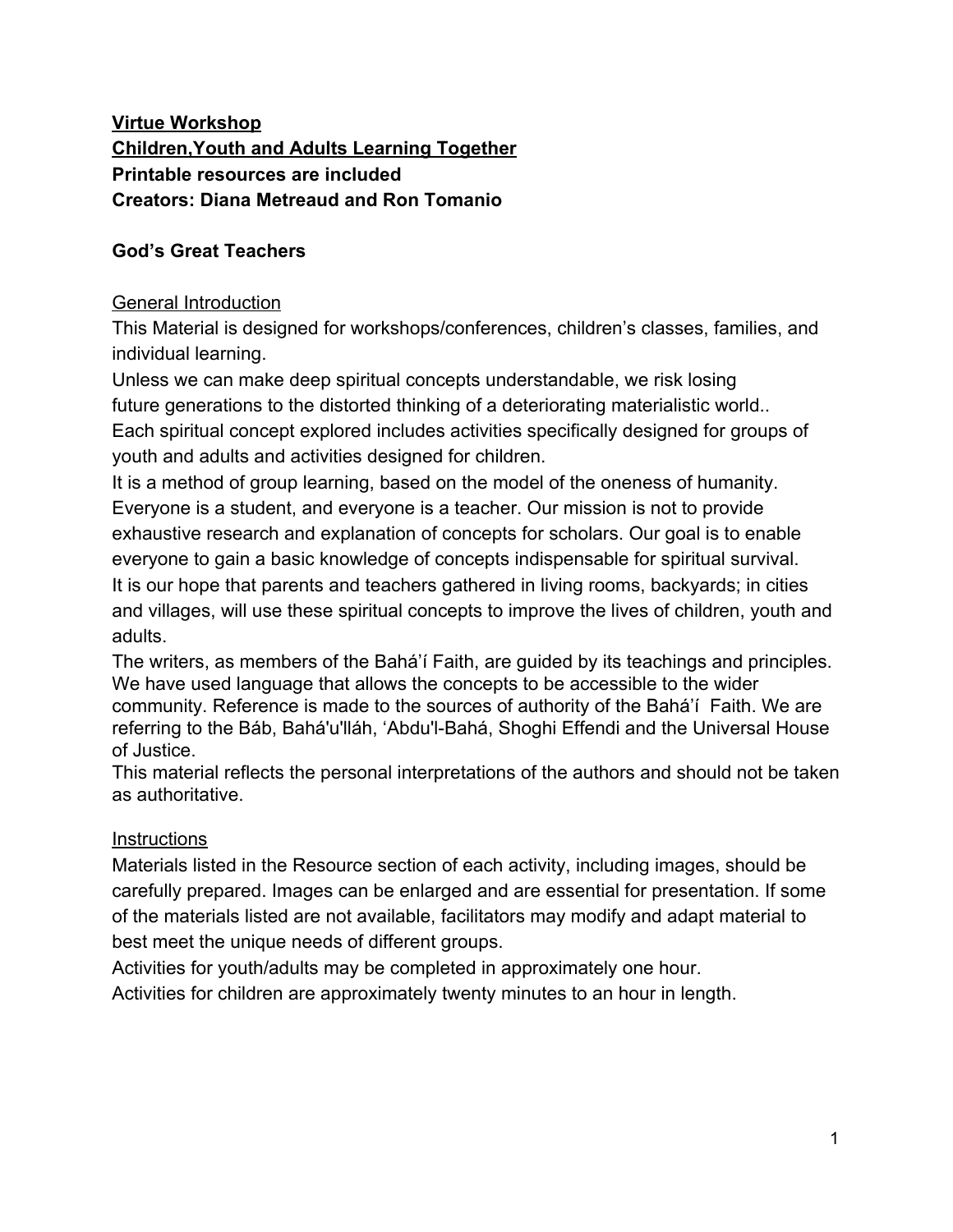

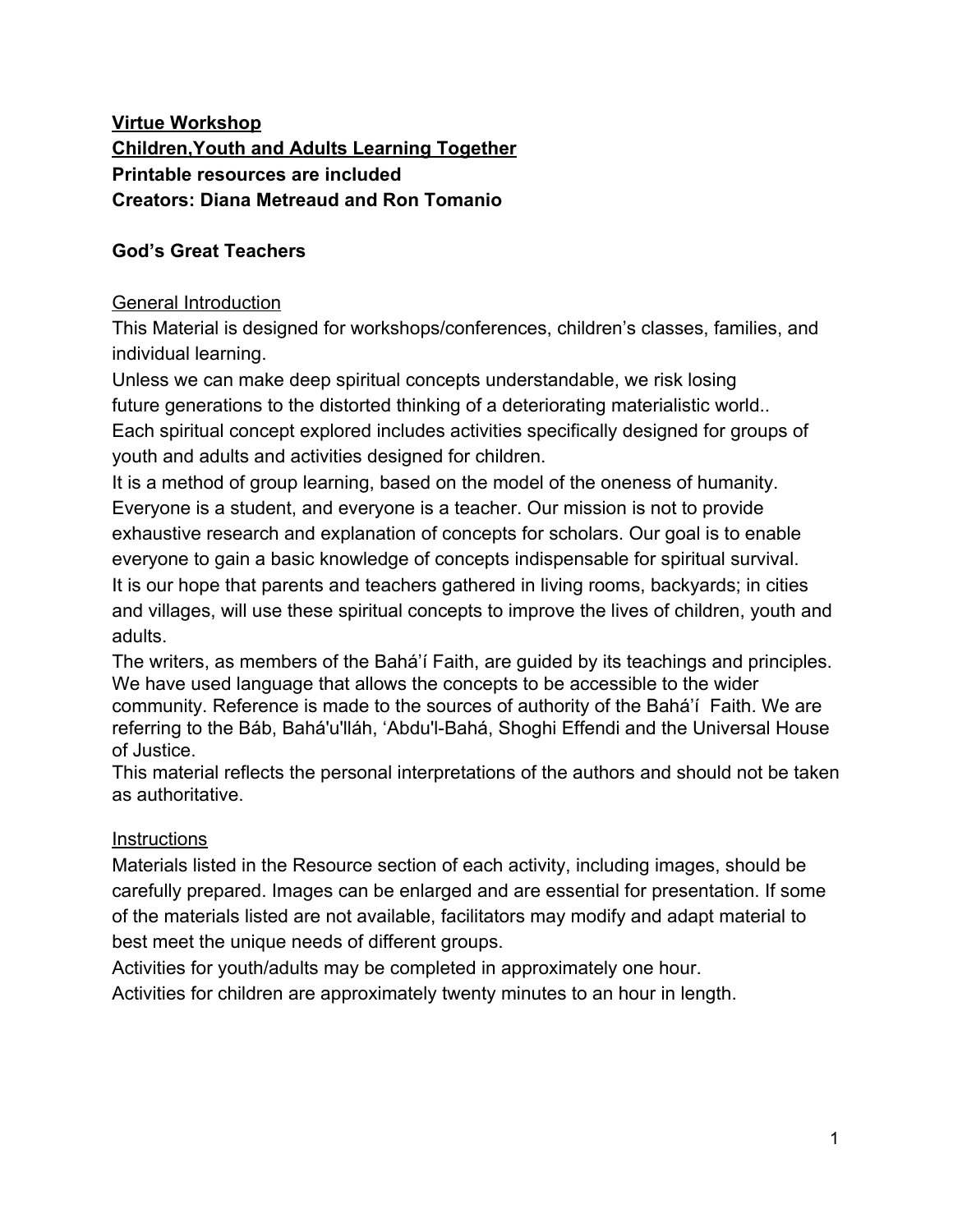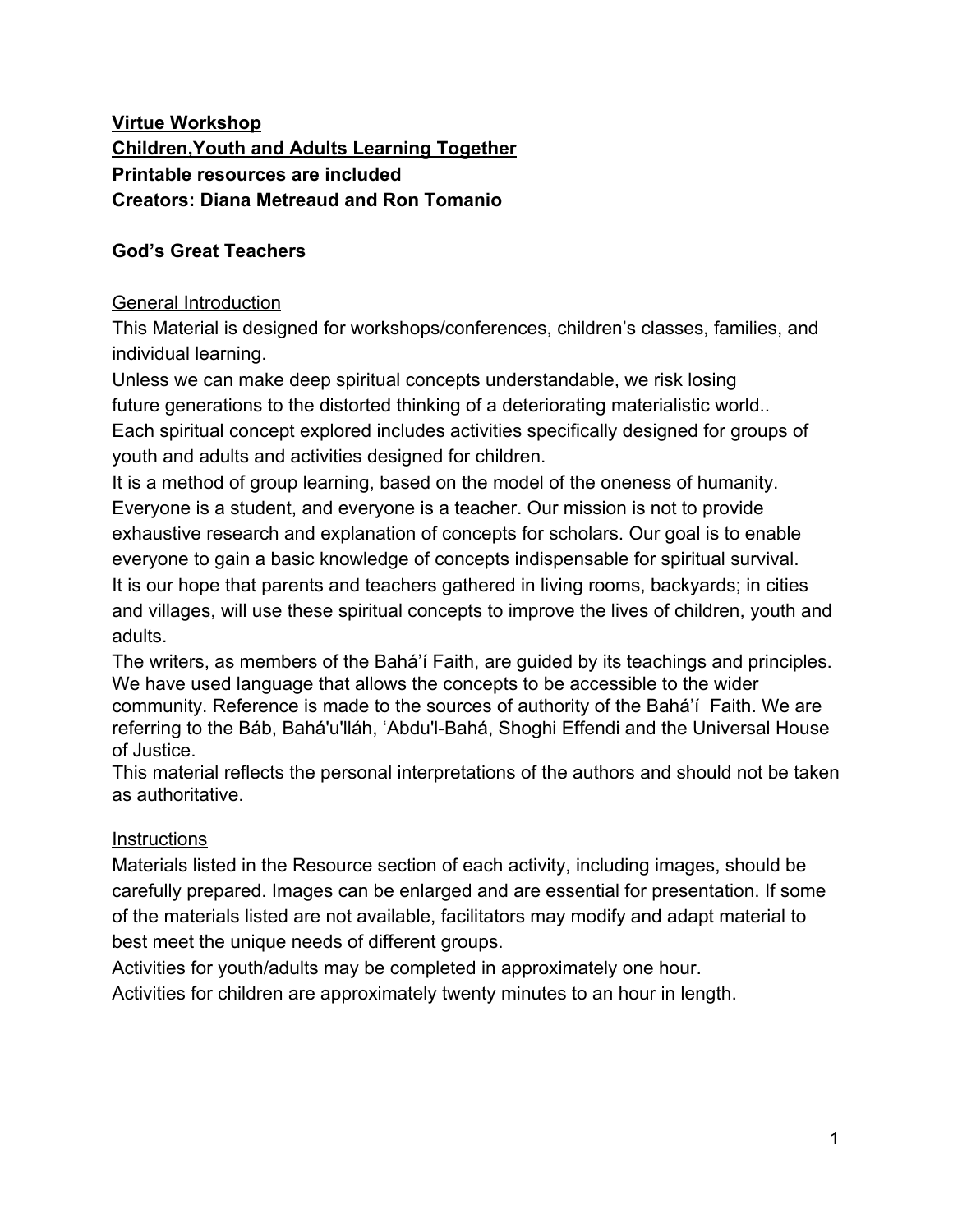Names of Prophets for cards